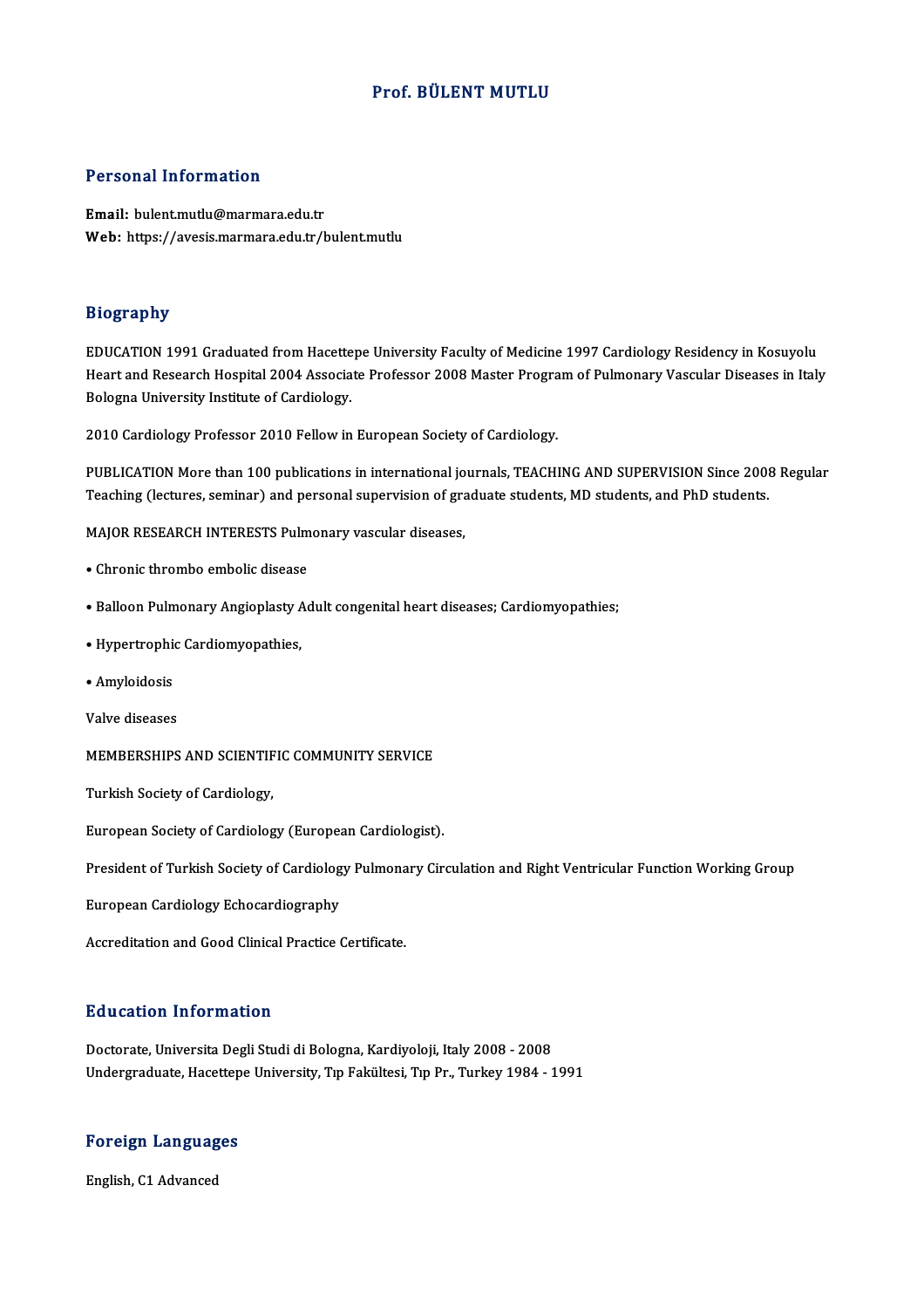#### Research Areas

Medicine, Health Sciences

#### Academic Titles / Tasks

Professor, Marmara University, School Of Medicine, Internal Medical Sciences, 2010 - Continues Associate Professor, Marmara University, School Of Medicine, Internal Medical Sciences, 2008 - 2010

#### Advising Theses

MUTLU B., Kronik tromboembolik pulmoner hipertansiyon hastalarında sağ ventrikül fonksiyonlarının rta v ising "Treses"<br>MUTLU B., Kronik tromboembolik pulmoner hipertansiyon hastalarında sağ ventrikül fonksiyonlarının<br>[18f]florodeoksiglukoz pozitron emisyon tomografisi ile değerlendirilmesi, Expertise In Medicine, M.Oğu MUTLU B.,<br>[18f]florod<br>Continues<br>MUTLU P [18f]florodeoksiglukoz pozitron emisyon tomografisi ile değerlendirilmesi, Expertise In Medicine, M.Oğuz(Student),<br>Continues<br>MUTLU B., Aterosklerotik aort kapak hastalarında istirahatta ve stres sonrası sol ventrikül fonks

Continues<br>MUTLU B., Aterosklerotik aort kapak hastalarında istirahatta ve stres sonrası sol ventrikül 1<br>ekokardiyografi ile degerlendirilmesi, Expertise In Medicine, A.Akhundova(Student), 2014

# ekokardiyografi ile degerlendirilmesi, Expertise In Medicine, A.Akhundova(Student), 2014<br>Articles Published in Journals That Entered SCI, SSCI and AHCI Indexes

rticles Published in Journals That Entered SCI, SSCI and AHCI Indexes<br>I. Characteristics, management, and outcomes of patients with left-sided infective endocarditis<br>complicated by beart failure: a substudy of the ESC EORR characteristics, management, and outcomes of patients with left-sided infective endocardition complicated by heart failure: a substudy of the ESC-EORP EURO-ENDO (European infective and accordition) registry. Characteristics, manag<br>complicated by heart f<br>endocarditis) registry<br><sup>Robbot V, Hobib C, Larec</sup> complicated by heart failure: a substudy of the ESC-EORP EURO-ENDO (European infective<br>endocarditis) registry<br>Bohbot Y., Habib G., Laroche C., Stohr E., Chirouze C., Hernandez-Meneses M., Melissopoulou M., Mutlu B., Schegg

endocarditis) re<br>Bohbot Y., Habib G<br>V., Branco L., et al.<br>EUROPEAN JOUPN Bohbot Y., Habib G., Laroche C., Stohr E., Chirouze C., Hernandez-Meneses<br>V., Branco L., et al.<br>EUROPEAN JOURNAL OF HEART FAILURE, 2022 (Journal Indexed in SCI)<br>Sungeny and autesme of infective endecanditis in estagenerian

EUROPEAN JOURNAL OF HEART FAILURE, 2022 (Journal Indexed in SCI)

# V., Branco L., et al.<br>EUROPEAN JOURNAL OF HEART FAILURE, 2022 (Journal Indexed in SCI)<br>II. Surgery and outcome of infective endocarditis in octogenarians: prospective data from the ESC Surgery and outcome of infective endocarditis in octogenarians: prospective data from the ESC<br>EORP EURO-ENDO registry<br>Pazdernik M., Iung B., MUTLU B., Alla F., Riezebos R., Kong W., Pereira Nunes M. C. , Pierard L., Srdano

EORP EURO-ENDO registry<br>Pazdernik M., Iung B., MUTLU B., Alla F., Rie<br>H., et al.<br>INFECTION, 2022 (Journal Indexed in SCI) Pazdernik M., Iung B., MUTLU B., Alla F., Rie<br>H., et al.<br>INFECTION, 2022 (Journal Indexed in SCI)<br>Bulmonary hyportonsion in patients w

- H., et al.<br>INFECTION, 2022 (Journal Indexed in SCI)<br>III. Pulmonary hypertension in patients with sarcoidosis: A single-center experience<br>Oran D. K., MUTHU B. KOCAKAVA D. Turan B. Sekergi S. S., CEVHAN B. INFECTION, 2022 (Journal Indexed in SCI)<br>Pulmonary hypertension in patients with sarcoidosis: A single-<br>Ozen D. K. , MUTLU B., KOCAKAYA D., Turan B., Sekerci S. S. , CEYHAN B.<br>ANATOLIAN JOURNAL OF CARDIOLOCY, vol.25, no.1, Pulmonary hypertension in patients with sarcoidosis: A single-center experience<br>Ozen D. K., MUTLU B., KOCAKAYA D., Turan B., Sekerci S. S., CEYHAN B.<br>ANATOLIAN JOURNAL OF CARDIOLOGY, vol.25, no.1, pp.36-41, 2021 (Journal I Ozen D. K., MUTLU B., KOCAKAYA D., Turan B., Sekerci S. S., CEYHAN B.<br>ANATOLIAN JOURNAL OF CARDIOLOGY, vol.25, no.1, pp.36-41, 2021 (Journal Indexed in SCI)<br>IV. THE EFFECT OF GLOBAL LONGITUDINAL STRAIN ON IMPAIRED SIX-MINU
- ANATOLIAN JOURNAL OF CARDIOLOGY, vol.25, no.1, pp.36-41, 2021 (Journal Indexed in SCI)<br>THE EFFECT OF GLOBAL LONGITUDINAL STRAIN ON IMPAIRED SIX-MINUTE WALK<br>PERFORMANCE IN PATIENTS WITH SARCOIDOSIS<br>Ozen D. K., MUTLU B., Koc THE EFFECT OF GLOBAL LONGITUDINAL STRAIN ON IMPAIRED SIX-MINUTE WAL<br>PERFORMANCE IN PATIENTS WITH SARCOIDOSIS<br>Ozen D. K. , MUTLU B., Kocakaya D., Turan B., Sekerci S. S. , CEYHAN B., KEPEZ A., Erdogan O.<br>SARCOIDOSIS VASCIU PERFORMANCE IN PATIENTS WITH SARCOIDOSIS<br>Ozen D. K. , MUTLU B., Kocakaya D., Turan B., Sekerci S. S. , CEYHAN B., KEPEZ A., Erdogan O.<br>SARCOIDOSIS VASCULITIS AND DIFFUSE LUNG DISEASES, vol.37, no.1, pp.66-73, 2020 (Journal
- Ozen D. K., MUTLU B., Kocakaya D., Turan B., Sekerci S. S., CEYHAN B., KEPEZ A., Erdogan O.<br>SARCOIDOSIS VASCULITIS AND DIFFUSE LUNG DISEASES, vol.37, no.1, pp.66-73, 2020 (Journal Indexed in SCI)<br>V. Improvements of right v SARCOIDOSIS VASCULITIS AND DIFFUSE LUNG DISEASES, vol.37, no.1, pp.6<br>Improvements of right ventricular function and hemodynamics after<br>in patients with chronic thromboembolic pulmonary hypertension<br>Kanar B.C., MUTU II B., V. Improvements of right ventricular function and hemodynamics after balloon pulmonary angioplasty<br>in patients with chronic thromboembolic pulmonary hypertension<br>Kanar B. G. , MUTLU B., Atas H., Akaslan D., YILDIZELI B. in patients with chronic thromboembolic pulmonary hypertension<br>Kanar B. G. , MUTLU B., Atas H., Akaslan D., YILDIZELİ B.<br>ECHOCARDIOGRAPHY-A JOURNAL OF CARDIOVASCULAR ULTRASOUND AND ALLIED TECHNIQUES, vol.36, no.11,<br>nn 2050 Kanar B. G. , MUTLU B., Atas H., Akaslan D., YIL<br>ECHOCARDIOGRAPHY-A JOURNAL OF CARDIC<br>pp.2050-2056, 2019 (Journal Indexed in SCI)<br>Timing and Magnitude of Pegianal Bight ECHOCARDIOGRAPHY-A JOURNAL OF CARDIOVASCULAR ULTRASOUND AND ALLIED TECHNIQUES, vol.36, no<br>pp.2050-2056, 2019 (Journal Indexed in SCI)<br>VI. Timing and Magnitude of Regional Right Ventricular Function and Their Relationship w
- pp.2050-2056, 2019 (Journal Indexed in SCI)<br>VI. Timing and Magnitude of Regional Right Ventricular Function and Their Relationship with Early<br>Hospital Mortality in Patients with Acute Pulmonary Embolism KANAR B. G. , ŞAHİN A. A. , GÖL G., OGUR E., KAVAS M., ATAŞ H., MUTLU B. Hospital Mortality in Patients with Acute Pulmonary Embolism<br>KANAR B. G. , ŞAHİN A. A. , GÖL G., OGUR E., KAVAS M., ATAŞ H., MUTLU B.<br>ANATOLIAN JOURNAL OF CARDIOLOGY, vol.22, no.1, pp.26-32, 2019 (Journal Indexed in SCI)<br>N KANAR B. G. , ŞAHİN A. A. , GÖL G., OGUR E., KAVAS M., ATAŞ H., MUTLU B.<br>ANATOLIAN JOURNAL OF CARDIOLOGY, vol.22, no.1, pp.26-32, 2019 (Journal Indexed in SCI)<br>VII. NT-proBNP levels and mortality in a genera population
- ANATOLIAN JOURI<br>NT-proBNP leve<br>follow-up study<br>Simeek M A Dega NT-proBNP levels and mortality in a genera population-based cohort from Turkey:<br>follow-up study<br>Simsek M. A. , Degertekin M., Cabbar A. T. , Aslanger E., Ozveren O., Aydin S., MUTLU B., EROL Ç.<br>PIOMAPKERS IN MEDICINE vol.1

follow-up study<br>Simsek M. A. , Degertekin M., Cabbar A. T. , Aslanger E., Ozveren O., Aydin S., MUTLU B., EROL Ç.<br>BIOMARKERS IN MEDICINE, vol.12, no.10, pp.1073-1081, 2018 (Journal Indexed in SCI)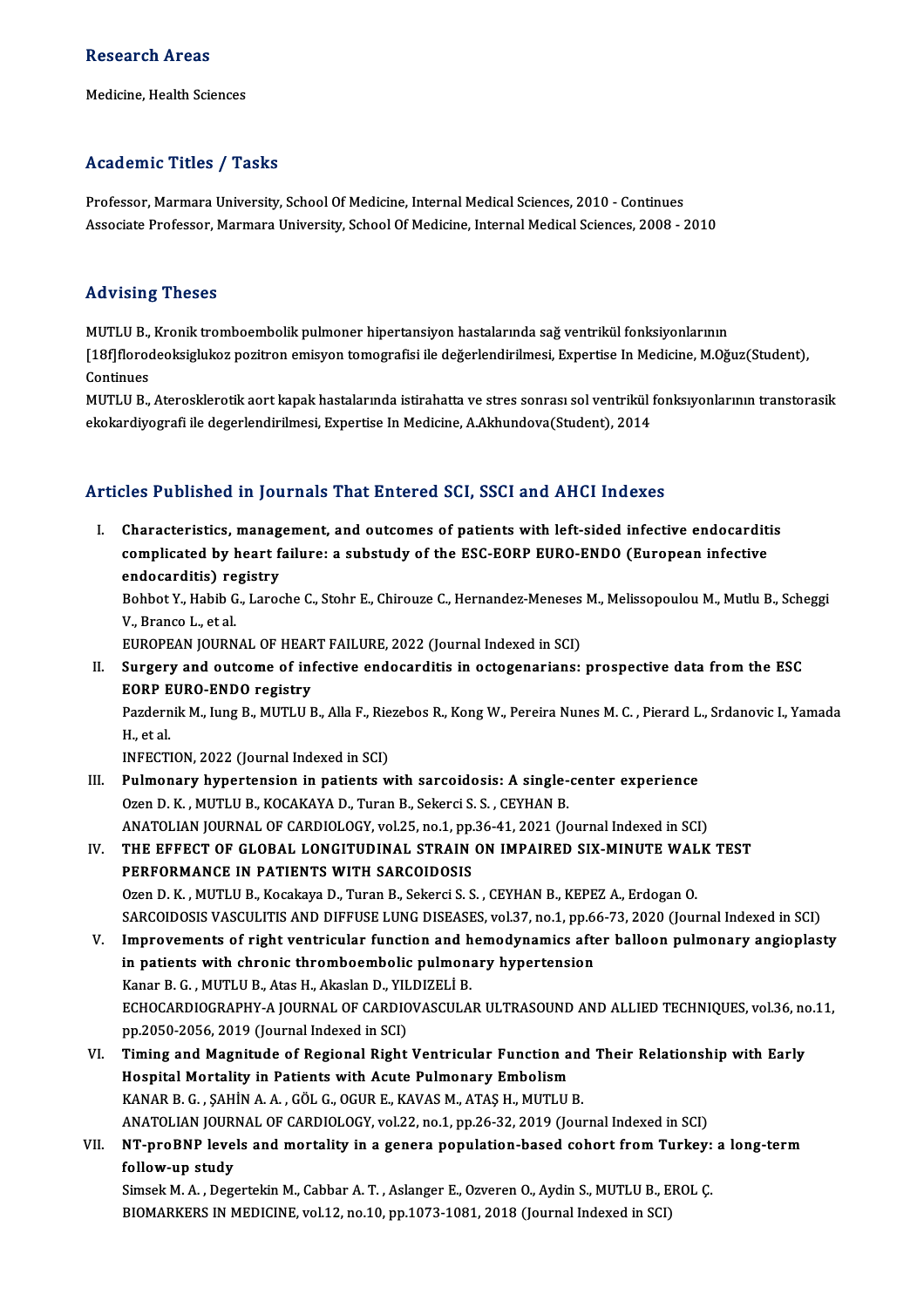- VI I. Anatomical variations of the axil ary vein in the "pinch-off area": The "pinch-off" sign and Anatomical variations of the axillary vein in the<br>venography as a poor's man ultrasound Reply<br>Sert S. KEREZ A. Atee H. MUTI U.B. ERDOČAN O Anatomical variations of the axillary vein in<br>venography as a poor's man ultrasound Re<br>Sert S., KEPEZ A., Atas H., MUTLU B., ERDOĞAN O.<br>PACE PACINC AND CLINICAL ELECTROPHYSIOLO venography as a poor's man ultrasound Reply<br>Sert S., KEPEZ A., Atas H., MUTLU B., ERDOĞAN O.<br>PACE-PACING AND CLINICAL ELECTROPHYSIOLOGY, vol.41, no.9, pp.1275, 2018 (Journal Indexed in SCI)<br>The anatomisal relationship betw Sert S., KEPEZ A., Atas H., MUTLU B., ERDOĞAN O.<br>PACE-PACING AND CLINICAL ELECTROPHYSIOLOGY, vol.41, no.9, pp.1275, 2018 (Journal Indexed in SCI)<br>IX. The anatomical relationship between the axillary artery and vein inv
- PACE-PACING<br>The anatomic<br>angiography<br>Sort S. KEPEZ The anatomical relationship between the ax<br>angiography<br>Sert S., KEPEZ A., Atas H., MUTLU B., ERDOĞAN O.<br>BACE BACINC AND CLINICAL ELECTROPHYSIOLO angiography<br>Sert S., KEPEZ A., Atas H., MUTLU B., ERDOĞAN O.<br>PACE-PACING AND CLINICAL ELECTROPHYSIOLOGY, vol.41, no.8, pp.943-947, 2018 (Journal Indexed in SCI)

X. Pulmonary endarterectomy for patients with chronic thromboembolic disease PACE-PACING AND CLINICAL ELECTROPHYSIOLOGY, vol.41, no.8, pp.943-947, 2018 (Journal Indexed in SC<br>Pulmonary endarterectomy for patients with chronic thromboembolic disease<br>OLGUN YILDIZELİ Ş., KEPEZ A., Tas S., Yanartas M., Pul<mark>monary</mark><br>OLGUN YILDI<br>YILDIZELİ B.<br>ANATOLIAN OLGUN YILDIZELİ Ş., KEPEZ A., Tas S., Yanartas M., DURUSOY A., Erkilinc A., MUTLU B., Kaymaz C.,<br>YILDIZELİ B.<br>ANATOLIAN JOURNAL OF CARDIOLOGY, vol.19, no.4, pp.273-278, 2018 (Journal Indexed in SCI)<br>Quteemes of Patients wi YILDIZELİ B.<br>ANATOLIAN JOURNAL OF CARDIOLOGY, vol.19, no.4, pp.273-278, 2018 (Journal Indexed in SCI)<br>XI. Outcomes of Patients with Behcet's Syndrome after Pulmonary Endarterectomy

- OLGUN YILDIZELİ Ş., Yanartas M., Tas S., Direskeneli H., MUTLU B., CEYHAN B., YILDIZELİ B. Outcomes of Patients with Behcet's Syndrome after Pulmonary Endarterectomy<br>OLGUN YILDIZELİ Ş., Yanartas M., Tas S., Direskeneli H., MUTLU B., CEYHAN B., YILDIZELİ B.<br>THORACIC AND CARDIOVASCULAR SURGEON, vol.66, no.2, pp.18 OLGUN YILDIZELİ Ş., Yanartas M., Tas S., Direskeneli H., MUTLU B., CEYHAN B., YILDIZELİ B.<br>THORACIC AND CARDIOVASCULAR SURGEON, vol.66, no.2, pp.187-192, 2018 (Journal Indexed in SC.<br>XII. Prevalence of Coronary Artery to P
- THORACIC AND CARDIOVASCULAR SURGEON, vol.66, no.2, pp.187-192, 2018 (Journal Indexed in SC<br>Prevalence of Coronary Artery to Pulmonary Artery Collaterals in Patients with Chronic<br>Thromboembolic Pulmonary Hypertension: Retro Prevalence of Coronary Artery to Pulmonary Artery Collaterals in Patients with Chronic<br>Thromboembolic Pulmonary Hypertension: Retrospective Analysis from a Single Center<br>Kepez A., Mutlu B., Paudel A., Ileri C., Atas H., Yı Thromboembolic Pulmonary Hypertension: Retrospective Analysis from a Single Center
- Kepez A., Mutlu B., Paudel A., Ileri C., Atas H., Yıldızeli B.<br>THORACIC AND CARDIOVASCULAR SURGEON, vol.66, pp.180-186, 2018 (Journal Indexed in SCI)<br>XIII. Preliminary results from a nationwide adult cardiology perspective THORACIC AND CARDIOVASCULAR SURGEON, vol.66, pp.180-186, 2018 (Journal Indexed in SCI)<br>Preliminary results from a nationwide adult cardiology perspective for pulmonary hyper<br>RegiStry on clInical outcoMe and sUrvival in pul Preliminary results from a nationwide adult cardiology perspective for pulmonary hypertension:<br>RegiStry on clInical outcoMe and sUrvival in pulmonaRy hypertension Groups (SIMURG)<br>Kaymaz C., MUTLU B., Kucukoglu M. S. , Kaya RegiStry on clinical outcoMe and sUrvival in pulmonaRy hypertension Groups (SIMURG)<br>Kaymaz C., MUTLU B., Kucukoglu M. S. , Kaya B., AKDENIZ B., KILIÇKIRAN AVCI B., Aksakal E., Akbulut<br>A. , Gullulu S., et al. Kaymaz C., MUTLU B., Kucukoglu M. S., Kaya B., AKDENİZ B., KILIÇKIRAN AVCI B., Aksakal E., Akbulut M., Ariturk Z.

A. , Gullulu S., et al.<br>ANATOLIAN JOURNAL OF CARDIOLOGY, vol.18, no.4, pp.242-250, 2017 (Journal Indexed in SCI)<br>XIV. Evaluation of left ventricular functions in patients with primary hyperparathyroidism: is there any<br>of ANATOLIAN JOURNAL OF CARDIOLOGY, vol.18, no.4, pp.242-250, 2017 (Journal Indexed in SCI)<br>Evaluation of left ventricular functions in patients with primary hyperparathyroidisn<br>effect of parathyroidectomy?<br>Kepez A., Yasar M. Evaluation of left ventricular functions in patients with primary hyper<sub>l</sub><br>effect of parathyroidectomy?<br>Kepez A., Yasar M., Sünbül M., Ileri C., Deyneli O., Mutlu B., Yeşildağ O., Basaran Y.<br>WIENER KI INISCHE WOCHENSCHRIET

WIENER KLINISCHE WOCHENSCHRIFT, vol.129, pp.329-336, 2017 (Journal Indexed in SCI) Kepez A., Yasar M., Sünbül M., Ileri C., Deyneli O., Mutlu B., Yeşildağ O., Basaran Y.<br>WIENER KLINISCHE WOCHENSCHRIFT, vol.129, pp.329-336, 2017 (Journal Indexed in SCI)<br>XV. Value of latent outflow obstruction to predi

## WIENER KLINISCH<br>Value of latent o<br>cardiomyopathy<br><sup>Boumak E.</sup> Kabuogi Value of latent outflow obstruction to predict clinical course of patients<br>cardiomyopathy<br>Bayrak F., Kahveci G., Buturak A., Karaahmet T., Batgerel U., Koyuncu A., MUTLU B.<br>ACTA CARRIOLOGICA. vol 72, no.2, nn.172,179, 2017

cardiomyopathy<br>Bayrak F., Kahveci G., Buturak A., Karaahmet T., Batgerel U., Koyuncu A., MUTLI<br>ACTA CARDIOLOGICA, vol.72, no.2, pp.172-179, 2017 (Journal Indexed in SCI)<br>Suggessful Treatment of Massive Bulmenary, Emboliam

Bayrak F., Kahveci G., Buturak A., Karaahmet T., Batgerel U., Koyuncu A., MUTLU B.<br>ACTA CARDIOLOGICA, vol.72, no.2, pp.172-179, 2017 (Journal Indexed in SCI)<br>XVI. Successful Treatment of Massive Pulmonary Embolism With Cat ACTA CARDIOLOGICA, vol.72, no.2, pp.172-179, 2017 (Journal Indexed<br>Successful Treatment of Massive Pulmonary Embolism With Ca<br>Patient With Lymphocele: A Rare Cause of Thromboembolism<br>Cingin A, Berbey M, Orur M, Sobin A, TA Successful Treatment of Massive Pulmonary Embolism<br>Patient With Lymphocele: A Rare Cause of Thromboer<br>Cincin A., Bozbay M., Oguz M., Sahin A., TANIDIR Y., MUTLU B.<br>AMERICAN JOURNAL OF TUERAPEUTICS vol.33, po 5, 3016 ( Patient With Lymphocele: A Rare Cause of Thromboembolism<br>Cincin A., Bozbay M., Oguz M., Sahin A., TANIDIR Y., MUTLU B.<br>AMERICAN JOURNAL OF THERAPEUTICS, vol.23, no.5, 2016 (Journal Indexed in SCI)<br>Unuqual Blooding Due to B Cincin A., Bozbay M., Oguz M., Sahin A., TANIDIR Y., MUTLU B.<br>AMERICAN JOURNAL OF THERAPEUTICS, vol.23, no.5, 2016 (Journal Indexed in SCI)<br>XVII. Unusual Bleeding Due to Riociguat Use in a Patient With Chronic Thromboembol

#### AMERICAN JOUI<br>Unusual Bleed<br>Hypertension<br>Sonmez A. SÜNI Unusual Bleeding Due to Riociguat Use in<br>Hypertension<br>Sonmez A., SÜNBÜL M., YILDIZELİ B., MUTLU B.<br>AMERICAN JOURNAL OF THERARELITICS vol 22 Hypertension<br>Sonmez A., SÜNBÜL M., YILDIZELİ B., MUTLU B.<br>AMERICAN JOURNAL OF THERAPEUTICS, vol.23, no.5, 2016 (Journal Indexed in SCI)

## Sonmez A., SÜNBÜL M., YILDIZELİ B., MUTLU B.<br>AMERICAN JOURNAL OF THERAPEUTICS, vol.23, no.5, 2016 (Journal Indexed in SCI)<br>XVIII. Is Dabigatran As Effective As Warfarin on Cardiac Thrombus in a Patient With Atrial Fibrilla AMERICAN JOURNAL OF<br>Is Dabigatran As Effee<br>Challenging Question<br>SÜNPÜL M. Cincin A. Me Is Dabigatran As Effective As Warfarin on<br>Challenging Question<br>SÜNBÜL M., Cincin A., Mammadov C., MUTLU B.<br>AMERICAN JOURNAL OF THERAPELITICS vol 23 Challenging Question<br>SÜNBÜL M., Cincin A., Mammadov C., MUTLU B.<br>AMERICAN JOURNAL OF THERAPEUTICS, vol.23, no.3, 2016 (Journal Indexed in SCI)<br>De Winter sign in a natient with left main senenany exteny esclusion

SÜNBÜL M., Cincin A., Mammadov C., MUTLU B.<br>AMERICAN JOURNAL OF THERAPEUTICS, vol.23, no.3, 2016 (Journal Indexed<br>XIX. De Winter sign in a patient with left main coronary artery occlusion<br>SÜNBÜL M., ERDOĞAN O., YESİLDAĞ O. AMERICAN JOURNAL OF THERAPEUTICS, vol.23, n<br>De Winter sign in a patient with left main co<br>SÜNBÜL M., ERDOĞAN O., YEŞİLDAĞ O., MUTLU B.<br>POSTEPY W. KARDIOLOCU INTERWENCYINEL vol. De Winter sign in a patient with left main coronary artery occlusion<br>SÜNBÜL M., ERDOĞAN O., YEŞİLDAĞ O., MUTLU B.<br>POSTEPY W KARDIOLOGII INTERWENCYJNEJ, vol.11, no.3, pp.239-240, 2015 (Journal Indexed in SCI)<br>Fyalustion of

#### SÜNBÜL M., ERDOĞAN O., YEŞİLDAĞ O., MUTLU B.<br>POSTEPY W KARDIOLOGII INTERWENCYJNEJ, vol.11, no.3, pp.239-240, 2015 (Journal Indexed in SCI)<br>XX. Evaluation of right and left heart mechanics in patients with chronic thromboem POSTEPY W KARDIOLOGII INTERWENCYJNEJ, vol.11, no.3, pp.239-240, 2015<br>Evaluation of right and left heart mechanics in patients with chronic<br>hypertension before and after pulmonary thromboendarterectomy<br>SÜNPÜLM, Kimek T. Dur Evaluation of right and left heart mechanics in pation by a state that the state of the SÜNBÜL M., Kivrak T., Durmus E., YILDIZELİ B., MUTLU B.<br>SÜNBÜL M., Kivrak T., Durmus E., YILDIZELİ B., MUTLU B.<br>INTERNATIONAL JOURNAL hypertension before and after pulmonary thromboendarterectomy<br>SÜNBÜL M., Kivrak T., Durmus E., YILDIZELİ B., MUTLU B.<br>INTERNATIONAL JOURNAL OF CARDIOVASCULAR IMAGING, vol.31, no.6, pp.1159-1167, 2015 (Journal Indexed in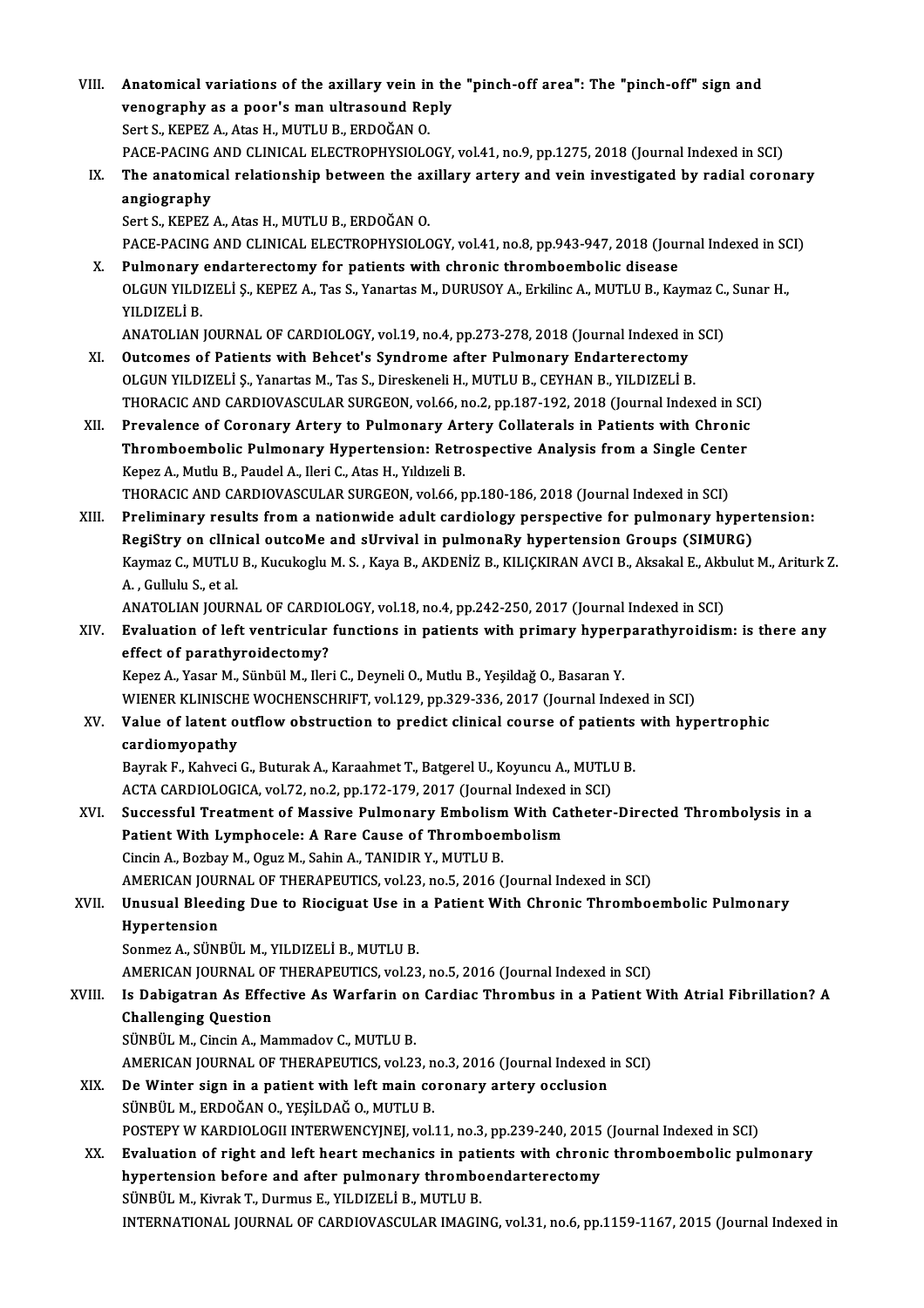|              | SCI)                                                                                                                                                                                                        |
|--------------|-------------------------------------------------------------------------------------------------------------------------------------------------------------------------------------------------------------|
| XXI.         | Aortic elastic properties predict occult coronary artery disease: a multidetector row computed                                                                                                              |
|              | tomography study.                                                                                                                                                                                           |
|              | Gurel E., Tigen K., Karaahmet T., Gecmen C., MUTLU B., Bulut M., Basaran Y.                                                                                                                                 |
|              | Kardiologia polska, vol.73, no.2, pp.101-8, 2015 (Journal Indexed in SCI Expanded)                                                                                                                          |
| XXII.        | Evaluation of Improvement in Exercise Capacity after Pulmonary Endarterectomy in Patients with                                                                                                              |
|              | Chronic Thromboembolic Pulmonary Hypertension: Correlation with Echocardiographic Parameters                                                                                                                |
|              | Kepez A., Sünbül M., Kivrak T., Eroglu E., Özben Sadıç B., Yıldızeli B., Mutlu B.                                                                                                                           |
|              | THORACIC AND CARDIOVASCULAR SURGEON, vol.62, pp.60-65, 2014 (Journal Indexed in SCI)                                                                                                                        |
| XXIII.       | Left ventricular strain and strain rate by two dimensional speckle tracking echocardiography in                                                                                                             |
|              | patients with subclinical hypothyroidism                                                                                                                                                                    |
|              | SÜNBÜL M., DURMUŞ E., KIVRAK T., YILDIZ H., KANAR B. G. , ÖZBEN SADIÇ B., SARI İ., MUTLU B.<br>European Review For Medical And Pharmacological Sciences, vol.17, pp.3323-3328, 2013 (Journal Indexed in SCI |
|              | Expanded)                                                                                                                                                                                                   |
| XXIV.        | Pulmonary endarterectomy for chronic thrombo-embolic pulmonary hypertension: an institutional                                                                                                               |
|              | experience                                                                                                                                                                                                  |
|              | YILDIZELİ B., Tas S., Yanartas M., Kaymaz C., MUTLU B., KARAKURT S., Altinay E., Eldem B., ERMERAK N. O.,                                                                                                   |
|              | BATIREL H F , et al.                                                                                                                                                                                        |
|              | EUROPEAN JOURNAL OF CARDIO-THORACIC SURGERY, vol.44, no.3, 2013 (Journal Indexed in SCI)                                                                                                                    |
| XXV.         | Recent and future innovations in the treatment of heart failure                                                                                                                                             |
|              | Kepez A., Mutlu B.                                                                                                                                                                                          |
|              | ANATOLIAN JOURNAL OF CARDIOLOGY, vol.13, pp.266-274, 2013 (Journal Indexed in SCI)                                                                                                                          |
| XXVI.        | Mitral valve prolapse with mass like appearance                                                                                                                                                             |
|              | SÜNBÜL M., KIVRAK T., MUTLU B.                                                                                                                                                                              |
|              | Anadolu Kardiyoloji Dergisi-The Anatolian Journal Of Cardiology, vol.12, pp.13-14, 2012 (Journal Indexed in SCI<br>Expanded)                                                                                |
| XXVII.       | ICD implantation in left ventricular noncompaction: A case report and review of the literature                                                                                                              |
|              | ÖZBEN SADIÇ B., MUTLU B., ERDOĞAN O.                                                                                                                                                                        |
|              | CARDIOLOGY JOURNAL, vol.18, no.6, pp.691-694, 2011 (Journal Indexed in SCI)                                                                                                                                 |
| XXVIII.      | The predictive value of flow-mediated dilation and carotid artery intima-media thickness for occult                                                                                                         |
|              | coronary artery disease.                                                                                                                                                                                    |
|              | MUTLU B., Tigen K., Gurel E., ÖZBEN SADIC B., Karaahmet T., Basaran Y.                                                                                                                                      |
|              | Echocardiography (Mount Kisco, N.Y.), vol.28, no.10, pp.1141-7, 2011 (Journal Indexed in SCI Expanded)                                                                                                      |
| XXIX.        | Vasodilatator Beta Blockers in Cardiovascular Disease                                                                                                                                                       |
|              | Mutlu B.                                                                                                                                                                                                    |
| XXX.         | TRAKYA UNIVERSITESI TIP FAKULTESI DERGISI, vol.27, pp.26-30, 2010 (Journal Indexed in SCI)                                                                                                                  |
|              | Pulmonary vasoreactivity testing in diagnosis and prognosis of pulmonary hypertension<br>MUTLU B., Hunuk B., Kivrak T.                                                                                      |
|              | ANATOLIAN JOURNAL OF CARDIOLOGY, vol.10, pp.43-49, 2010 (Journal Indexed in SCI)                                                                                                                            |
| XXXI.        | Determinants of Elevated NT-proBNP Levels in Patients With Hypertrophic Cardiomyopathy: An                                                                                                                  |
|              | Echocardiographic Study                                                                                                                                                                                     |
|              | Kahveci G., Bayrak F., MUTLU B., Basaran Y.                                                                                                                                                                 |
|              | HEART LUNG AND CIRCULATION, vol.18, no.4, pp.266-270, 2009 (Journal Indexed in SCI)                                                                                                                         |
| <b>XXXII</b> | Impact of Bicuspid Aortic Valve on Complications and Death in Infective Endocarditis of Native                                                                                                              |
|              | <b>Aortic Valves</b>                                                                                                                                                                                        |
|              | Kahveci G., Bayrak F., Pala S., MUTLU B.                                                                                                                                                                    |
|              | TEXAS HEART INSTITUTE JOURNAL, vol.36, no.2, pp.111-116, 2009 (Journal Indexed in SCI)                                                                                                                      |

#### Articles Published in Other Journals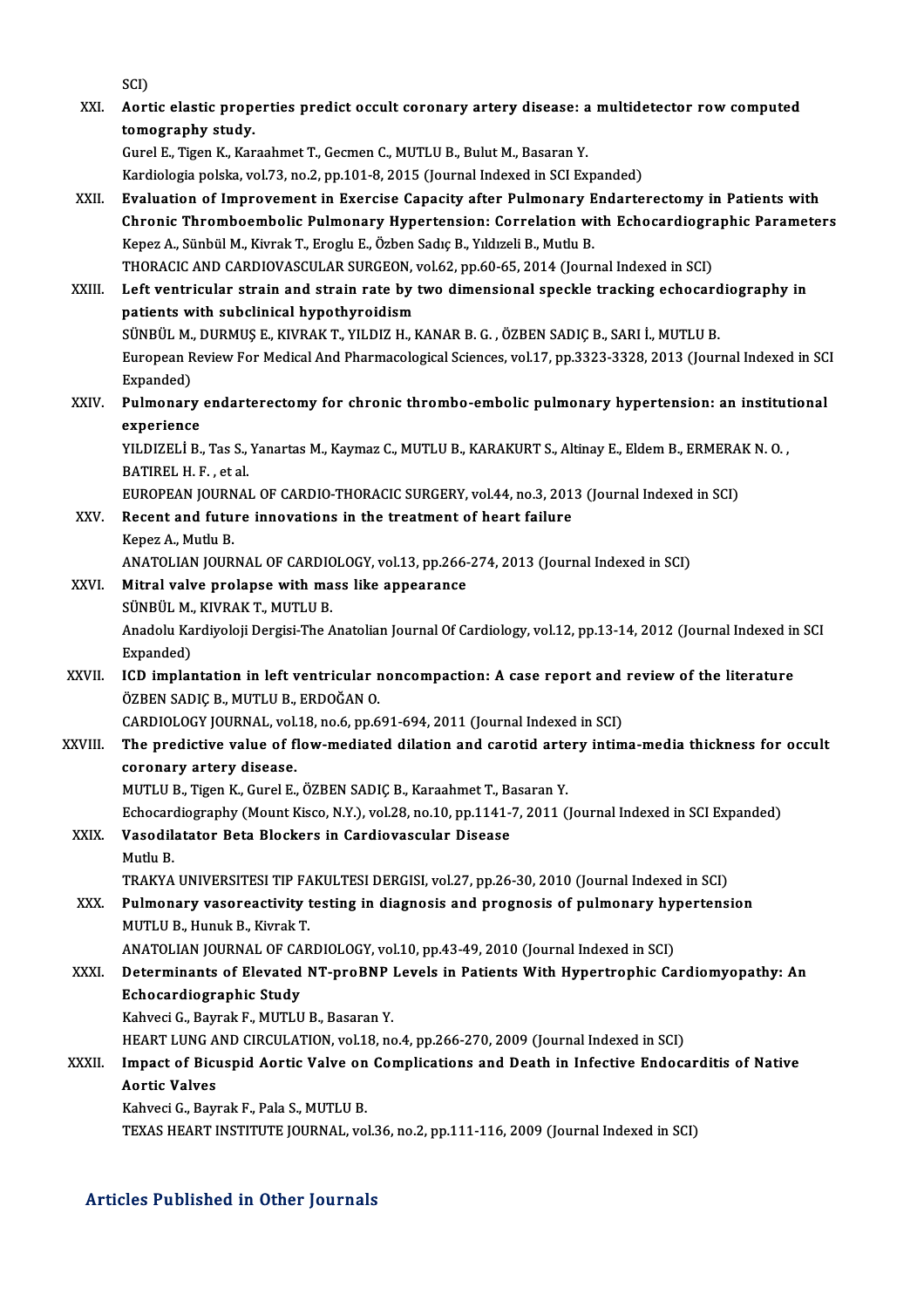- I. A case of heart failure mimicking COVID-19 pneumonia: The role of clinical and chest computed<br>tomography findings in the differential diagnosis **A case of heart failure mimicking COVID-19 pneur<br>tomography findings in the differential diagnosis<br>Dogan 7, Hari G, Vildrim G, Atos H, Gingin A, ÖZPEN SAI** A case of heart failure mimicking COVID-19 pneumonia: The role<br>tomography findings in the differential diagnosis<br>Dogan Z., Ileri C., Yildrim C., Atas H., Cincin A., ÖZBEN SADIÇ B., MUTLU B.<br>TURK KARDINOLOU DERNECLARSWI ARG tomography findings in the differential diagnosis<br>Dogan Z., Ileri C., Yildrim C., Atas H., Cincin A., ÖZBEN SADIÇ B., MUTLU B.<br>TURK KARDIYOLOJI DERNEGI ARSIVI-ARCHIVES OF THE TURKISH SOCIETY OF CARDIOLOGY, vol.48, no.7, pp Dogan Z., Ileri C., Yildrim C., Atas H., Cincin A., ÖZBEN SADIC B., MUTLU B. TURK KARDIYOLOJI DERNEGI ARSIVI-ARCHIVES OF THE TURKISH SOCIETY OF CARDIOLOGY, vol.48, no.7, pp.69<br>702, 2020 (Journal Indexed in ESCI)<br>II. NT-proBNP level in stage 3-4 chronic kidney disease and mortality in long-term foll
- 702, 2020 (Journal Indexed in ESCI)<br>NT-proBNP level in stage 3-4 chronic kidney disease and mortality in long-term follo<br>study subgroup analysis<br>Simsek M. A. , Degertekin M., Cabbar A. T. , Hunuk B., Akturk S., Erdogmus S. NT-proBNP level in stage 3-4 chronic kidney disease and mortality in long-term follo<br>study subgroup analysis<br>Simsek M. A. , Degertekin M., Cabbar A. T. , Hunuk B., Akturk S., Erdogmus S., MUTLU B., Kozan O.<br>TURK KARDIVOLOU

study subgroup analysis<br>Simsek M. A. , Degertekin M., Cabbar A. T. , Hunuk B., Akturk S., Erdogmus S., MUTLU B., Kozan O.<br>TURK KARDIYOLOJI DERNEGI ARSIVI-ARCHIVES OF THE TURKISH SOCIETY OF CARDIOLOGY, vol.48, no.5, pp.454-Simsek M. A. , Degertekin M., Cabbar<br>TURK KARDIYOLOJI DERNEGI ARSIV<br>460, 2020 (Journal Indexed in ESCI)<br>Turk Cardiology Association Con TURK KARDIYOLOJI DERNEGI ARSIVI-ARCHIVES OF THE TURKISH SOCIETY OF CARDIOLOGY, vol.48, no.5, pp.<br>460, 2020 (Journal Indexed in ESCI)<br>III. Turk Cardiology Association Completion Report: COVID-19 Pandemic and Things to Know

460, 2020 (Journal Indexed in ESCI)<br>Turk Cardiology Association Completion Recardiovascular Diseases (25 March 2020)<br>AKTOZ M. Altau H. Aslanger E. ATALAB E. Auto Turk Cardiology Association Completion Report: COVID-19 Pandemic and Things to Know About<br>Cardiovascular Diseases (25 March 2020)<br>AKTOZ M., Altay H., Aslanger E., ATALAR E., Aytekin V., Baykan A. O. , Barcin C., Baris N.,

Cardiovascular Diseases (25 March 2020)<br>AKTOZ M., Altay H., Aslanger E., ATALAR E., Aytekin V., Baykan A. O. , Barcin C., Baris N., Boyaci A. A. , Cavusoglu Y.,<br>et al. AKTOZ M., Altay H., Aslanger E., ATALAR E., Aytekin V., Baykan A. O. , Barcin C., Baris N., Boyaci A. A. , Cavusoglu Y.,<br>et al.<br>TURK KARDIYOLOJI DERNEGI ARSIVI-ARCHIVES OF THE TURKISH SOCIETY OF CARDIOLOGY, vol.48, pp.1-48

et al.<br>TURK KARDIYOLOJI DERN<br>(Journal Indexed in ESCI)<br>A case with beart failur TURK KARDIYOLOJI DERNEGI ARSIVI-ARCHIVES OF THE TURKISH SOCIETY OF CARDIOLOGY, vol.48, pp.1-48, 2<br>(Journal Indexed in ESCI)<br>IV. A case with heart failure mimicking Covid-19 pneumonia: Role of clinical and chest CT findings

(Journal Indexed in ESCI)<br>A case with heart failu<br>differential diagnosis<br>dožen z il EPİ VATANSI A case with heart failure mimicking Covid-19 pneumonia: Role of clinical and chest C<br>differential diagnosis<br>doğan z., İLERİ VATANSEVER Ç., YILDIRIM Ç., ATAŞ H., ÇİNÇİN A. A. , ÖZBEN SADIÇ B., MUTLU B.<br>Turk Kardiyalaji Dama

differential diagnosis<br>doğan z., İLERİ VATANSEVER Ç., YILDIRIM Ç., ATAŞ H., ÇİNÇİN A. A. , ÖZBEN SADIÇ B., MUTLU B.<br>Turk Kardiyoloji Dernegi Arsivi-Archives of the Turkish Society of Cardiology, 2020 (Refereed Journals of doğan z., İLERİ VATANSEVER Ç., YILDIRIM Ç., ATAŞ H., ÇİNÇİN A. A. , ÖZBEN SADIÇ B., MUTLU B.<br>Turk Kardiyoloji Dernegi Arsivi-Archives of the Turkish Society of Cardiology, 2020 (Refereed Journals of<br>Institutions)<br>V. Di Turk Kardiyoloji Dernegi Arsivi-Archives of the Turkish Society of Cardiology, 2020 (Refereed Journals constitutions)<br>V. Diagnostic modality for evaluation of right ventricle in chronic thromboembolic pulmonary<br>hypertensio

hypertension patients Diagnostic modality for evaluation of right ventricle in ch<br>hypertension patients<br>OĞUZ M., KIVRAK T., SÜNBÜL M., dede f., YILDIZELİ B., MUTLU B.<br>International Journal of the Cardiouscular Academy vol 5, no 4.

International Journal of the Cardiovascular Academy, vol.5, no.4, pp.152, 2019 (Refereed Journals of Other Institutions) OĞUZ M., KIV<br>International<br>Institutions)<br>Koronor Vo International Journal of the Cardiovascular Academy, vol.5, no.4, pp.152, 2019 (Refereed Journals of Institutions)<br>VI. Koroner Yavaş Akım Hastalarında Uç Boyutlu Ekokardiyografi ile Sol Atriyum Hacim ve<br>Fonksivenlarının De

Institutions)<br>Koroner Yavaş Akım Hastalarında U<br>Fonksiyonlarının Değerlendirilmesi<br>KANAR B.C. KEREZ A. ATAS H. ÖZTÜRI Fonksiyonlarının Değerlendirilmesi<br>KANAR B. G. , KEPEZ A., ATAŞ H., ÖZTÜRK Ü., YILDIRIM Ç., MUTLU B.

MN kardiyoloji, vol.26, no.3, pp.170-176, 2019 (Other Refereed National Journals)

VII. It Is Time for Turkish Cardiologists to Start Engaging on Twitter MN kardiyoloji, vol.26, no.3, pp.170-176, 2<br>It Is Time for Turkish Cardiologists t<br>çinier g., Akgün T., Baykaner T., MUTLU B.<br>Turk Kardivoloji Darnegi Arsivi Arshives Turk Kardiyoloji Dernegi Arsivi-Archives of the Turkish Society of Cardiology, vol.47, pp.427-430, 2019 (Journal Indexed in ESCI) çinier g., Akgün T<br>Turk Kardiyoloji<br>Indexed in ESCI)<br>EXPRESS: Pool

## Turk Kardiyoloji Dernegi Arsivi-Archives of the Turkish Society of Cardiology, vol.47, pp.427-430, 2019 (Journal<br>Indexed in ESCI)<br>VIII. EXPRESS: Real-Life Data of Direct Anticoagulant Use, Bleeding Risk and Venous Thromboe Indexed in ESCI)<br>EXPRESS: Real-Life Data of Direct Anticoagulant Use, Bleeding Risk and Venous Thromboemb<br>Recurrence in Chronic Thromboembolic Pulmonary Hypertension Patients: An Observational<br>Retrespective Study EXPRESS: Real-Life <mark>E</mark><br>Recurrence in Chron<br>Retrospective Study<br>serts MITUE kecel Recurrence in Chronic Thromboembolic Pulmonary Hypertension Pat<br>Retrospective Study<br>sert s., MUTLU B., kocakaya d., KAPTAN D., ATAŞ H., ERDOĞAN O., YILDIZELİ B.<br>Pulmonary Circulation 2019 (Pefereed Jeurnals of Other Instit

Retrospective Study<br>sert s., MUTLU B., kocakaya d., KAPTAN D., ATAŞ H., ERDOĞAN O., YILD!<br>Pulmonary Circulation, 2019 (Refereed Journals of Other Institutions)<br>Fyaluation of left ventricular functions befere and after iron

## Sert s., MUTLU B., kocakaya d., KAPTAN D., ATAŞ H., ERDOĞAN O., YILDIZELİ B.<br>Pulmonary Circulation, 2019 (Refereed Journals of Other Institutions)<br>IX. Evaluation of left ventricular functions before and after iron therapy Pulmonary Circulation, 2019 (Refereed Journals of Other Institutions)<br>Evaluation of left ventricular functions before and after iron t<br>anemia<br>KANAR B. G., haras a. b., ULUKÖYLÜ MENGÜÇ M., GÖL G., MUTLU B. Evaluation of left ventricular functions before and after irol<br>anemia<br>KANAR B. G. , haras a. b. , ULUKÖYLÜ MENGÜÇ M., GÖL G., MUTLU B.<br>Medisine Ssiense International Medisel Jeurnal no 0 nn 1 6 2019 ((

Medicine Science International Medical Journal, no.0, pp.1-6, 2019 (Other Refereed National Journals)

## KANAR B. G. , haras a. b. , ULUKÖYLÜ MENGÜÇ M., GÖL G., MUTLU B.<br>Medicine Science International Medical Journal, no.0, pp.1-6, 2019 (Other Refereed National Journals)<br>X. Successful treatment of late-onset pulmonary hyperte Medicine Science International Medical<br>Successful treatment of late-onset<br>macitentan: Our center experience<br>KIVRAK T. HUJTAS Z. SERT S. MUTH H Successful treatment of late-onset p<br>macitentan: Our center experience<br>KIVRAK T., ULUTAŞ Z., SERT S., MUTLU B.<br>Journal of Bulmanology and Bosninstow.

macitentan: Our center experience<br>KIVRAK T., ULUTAŞ Z., SERT S., MUTLU B.<br>Journal of Pulmonology and Respiratory Research, vol.2, no.1, pp.1-3, 2018 (Refereed Journals of Other<br>Institutions) KIVRAK T., ULUTAŞ Z., SERT S., MUTLU B.<br>Journal of Pulmonology and Respiratory Research, vol.2, no.1, pp.1-3, 2018 (Re<br>Institutions)<br>XI. Does pulmonary endarterectomy have arrhythmia prevention effect? Journal of Pulmonology and Respiratory Research, vol.2, no.1, pp.1-3, 2018 (Re<br>Institutions)<br>XI. Does pulmonary endarterectomy have arrhythmia prevention effect?<br>ENPAET VU DIZELLE MUTULE

KIVRAKT.,YILDIZELİB.,MUTLUB. International Journal of the Cardiovascular Academy, vol.4, no.2, pp.23, 2018 (Refereed Journals of Other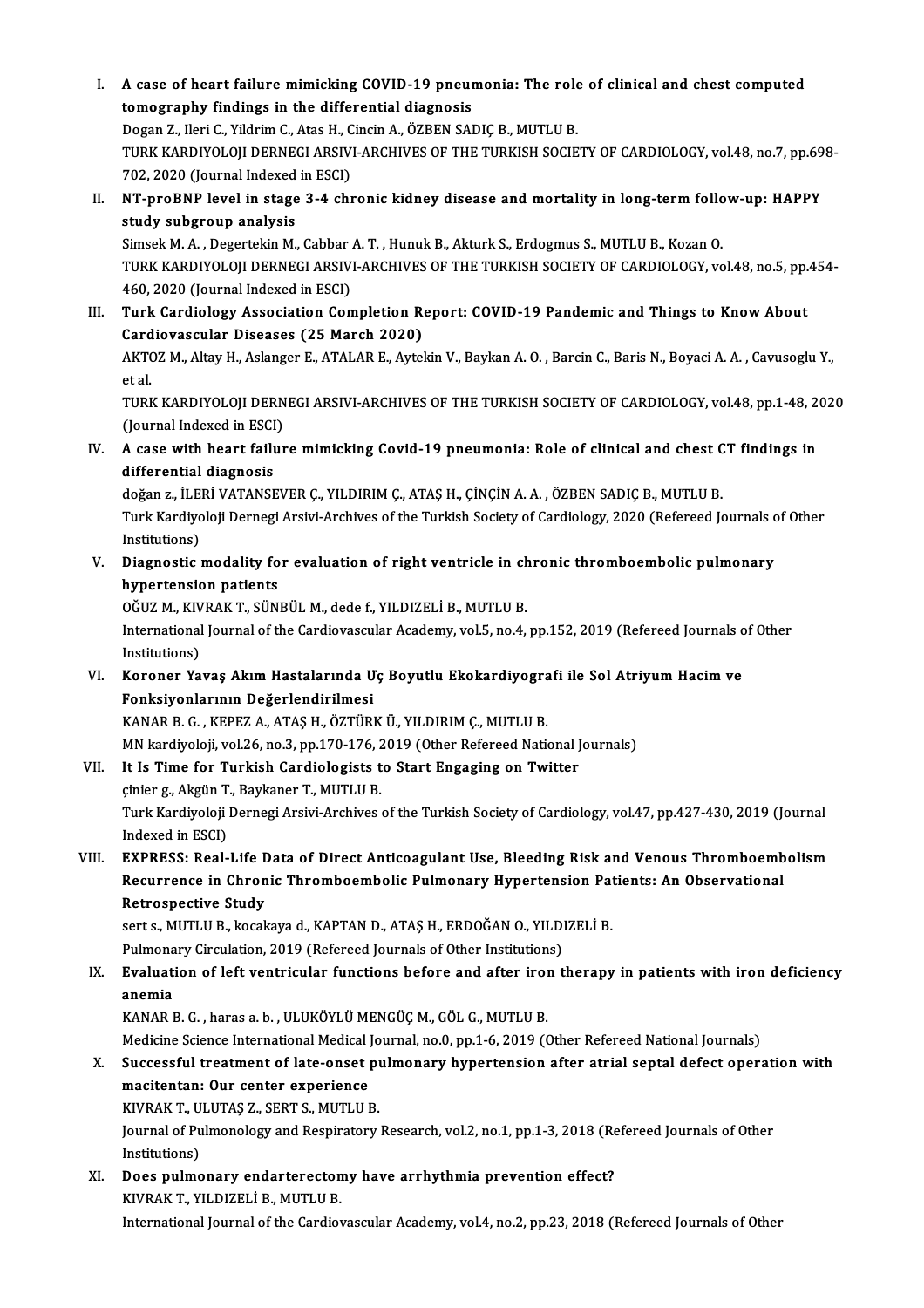Institutions)

Institutions)<br>XII. Prevelance of Pulmonary Atherosclerosis in Patients With Chronic Thromboembolic Pulmonary<br>Uvnestensien Institutions)<br>Prevelance of<br>Hypertension<br>KWPAK Tobels Prevelance of Pulmonary Atherosclerosis in Patients With Chronic Throm<br>Hypertension<br>KIVRAK T., bolayır h. a. , KANAR B. G. , akaslan d., KEPEZ A., MUTLU B., YILDIZELİ B.<br>American Journal of Cardiousceular and Thorasis Surs

Hypertension<br>KIVRAK T., bolayır h. a. , KANAR B. G. , akaslan d., KEPEZ A., MUTLU B., YILDIZELİ B.<br>American Journal of Cardiovascular and Thoracic Surgery, vol.2, no.4, pp.1-4, 2017 (Refereed Journals of Other<br>Institutions KIVRAK T., b<br>American Jou<br>Institutions)<br>Effect of nu American Journal of Cardiovascular and Thoracic Surgery, vol.2, no.4, pp.1-4, 2017 (Refereed Journals of Other<br>Institutions)<br>XIII. Effect of pulmonary endarterectomy on six-minute walking test and echocardiography in the e

Institu<br>Effect<br>stage<br><sup>Kivrok</sub></sup> Effect of pulmonary endarterectomy on six-minute<br>stage<br>Kivrak T., Durmus E., SÜNBÜL M., YILDIZELİ B., MUTLU B.<br>TURK KARDIYOLOU DERNECLARSIYLARCHIVES OF THE:

Kivrak T., Durmus E., SÜNBÜL M., YILDIZELİ B., MUTLU B.

stage<br>Kivrak T., Durmus E., SÜNBÜL M., YILDIZELİ B., MUTLU B.<br>TURK KARDIYOLOJI DERNEGI ARSIVI-ARCHIVES OF THE TURKISH SOCIETY OF CARDIOLOGY, vol.44, no.4, pp.300-305, 2016 (Journal Indexed in ESCI)

## XIV. Successful treatment of myocardial bridge with alcohol septal ablation in hypertrophic obstructive cardiomyopathy cardiomyopathy<br>SÜNBÜL M., KEPEZ A., Tigen K., ERDOĞAN O., MUTLU B.<br>International Journal of Angiology, vol.23, no.1, pp.69-70, 2014 (Journal Indexed in ESCI)<br>Two sasse of asuta myosarditis with multiple intrasardias thromb

SÜNBÜL M., KEPEZ A., Tigen K., ERDOĞAN O., MUTLU B.

SÜNBÜL M., KEPEZ A., Tigen K., ERDOĞAN O., MUTLU B.<br>International Journal of Angiology, vol.23, no.1, pp.69-70, 2014 (Journal Indexed in ESCI)<br>XV. Two cases of acute myocarditis with multiple intracardiac thrombi The r Interna<br>Two castates Two cases of acute myocarditis with multiple intracardiac<br>states<br>ATAŞ H., SAMADOV F., SÜNBÜL M., ÇİNÇİN A., DELİL K., MUTLU B.<br>Heart Views vol 15, nn 22, 2014 (Befareed Jeurnale ef Other Insti

states<br>ATAŞ H., SAMADOV F., SÜNBÜL M., ÇİNÇİN A., DELİL K., MUTLU B.<br>Heart Views, vol.15, pp.22, 2014 (Refereed Journals of Other Institutions)<br>Suasessful assessery repel artery deperyation in a patient with r

ATAŞ H., SAMADOV F., SÜNBÜL M., ÇİNÇİN A., DELİL K., MUTLU B.<br>Heart Views, vol.15, pp.22, 2014 (Refereed Journals of Other Institutions)<br>XVI. Successful accessory renal artery denervation in a patient with resistant hypert Heart Views, vol.15, pp.22, 2014 (Refereed )<br>Successful accessory renal artery dene<br>ATAŞ H., DURMUŞ E., SÜNBÜL M., MUTLU B.<br>Heart Views, vol.15, nn 19, 2014 (Refereed ) Successful accessory renal artery denervation in a patient with re<br>ATAŞ H., DURMUŞ E., SÜNBÜL M., MUTLU B.<br>Heart Views, vol.15, pp.19, 2014 (Refereed Journals of Other Institutions)<br>Persutaneous slosure of the serenary art

## ATAȘ H., DURMUȘ E., SÜNBÜL M., MUTLU B.<br>Heart Views, vol.15, pp.19, 2014 (Refereed Journals of Other Institutions)<br>XVII. Percutaneous closure of the coronary artery pulmonary artery fistula in a patient with apical<br>hypertr Heart Views, vol.15, pp.19, 2014 (Refereed Journals of Other Institutions)<br>Percutaneous closure of the coronary artery pulmonary artery fi<br>hypertrophic cardiomyopathy<br>SÜNBÜL M., PAPİLA TOPAL N., KIVRAK T., MUTLU B. Percutaneous closure of the coronary artery <sub>I</sub><br>hypertrophic cardiomyopathy<br>SÜNBÜL M., PAPİLA TOPAL N., KIVRAK T., MUTLU B.<br>TURK KARDIVOLOU DERNECLARSIVLARCHIVES OF

hypertrophic cardiomyopathy<br>SÜNBÜL M., PAPİLA TOPAL N., KIVRAK T., MUTLU B.<br>TURK KARDIYOLOJI DERNEGI ARSIVI-ARCHIVES OF THE TURKISH SOCIETY OF CARDIOLOGY, vol.41, pp.144-147,<br>2012 (Othar Bafareed National Jaurnale) SÜNBÜL M., PAPİLA TOPAL N., KIVRAK T.,<br>TURK KARDIYOLOJI DERNEGI ARSIVI-AR(<br>2013 (Other Refereed National Journals)<br>Predistors and Prognestis Significan TURK KARDIYOLOJI DERNEGI ARSIVI-ARCHIVES OF THE TURKISH SOCIETY OF CARDIOLOGY, vol.41, p<br>2013 (Other Refereed National Journals)<br>XVIII. Predictors and Prognostic Significance of Troponin I Release following Elective Corona

## 2013 (Other F<br>Predictors a<br>Angioplasty<br>AENILALIT Predictors and Prognostic Significance of Troponin I Release following Elective Coronary<br>Angioplasty<br>AKIN İ., ALİ T., CEVAT K., CAN D., ODUNCU V., ÖZVEREN O., MUTLU B.

Journal Of International Medical Research, vol.34, no.6, pp.612-623, 2006 (Refereed Journals of Other Institutions)

AKIN İ., ALİ T., CEVAT K., CAN D., ODUNCU V., ÖZVEREN O., MUTLU B.<br>Journal Of International Medical Research, vol.34, no.6, pp.612-623, 2006 (Refereed Journals of Other Institutions<br>XIX. Normalization of Coronary Fract Journal Of International M<br>Normalization of Coron<br>to a Myocardial Bridge<br>NUPLK MUTUE SOVDI Normalization of Coronary Fractional Flow Reserve with Successful<br>to a Myocardial Bridge<br>NURİ K., MUTLU B., SOYDİNÇ M. S. , CEVAT T., AKIN I., DAĞDELEN S., İSMET D.<br>Journal Of Interventional Cardiology vel 17, no 1, np 22, to a Myocardial Bridge<br>NURİ K., MUTLU B., SOYDİNÇ M. S. , CEVAT T., AKIN I., DAĞDELEN S., İSMET D.<br>Journal Of Interventional Cardiology, vol.17, no.1, pp.33-36, 2004 (Refereed Journals of Other Institutions)<br>Romatizmal Mit

## NURİ K., MUTLU B., SOYDİNÇ M. S. , CEVAT T., AKIN I., DAĞDELEN S., İSMET D.<br>Journal Of Interventional Cardiology, vol.17, no.1, pp.33-36, 2004 (Refereed Journals of Other Institu<br>XX. Romatizmal Mitral Stenoz da P Dalga Journal Of Interventional Cardio<br>Romatizmal Mitral Stenoz d:<br>Ekokardiyografik Faktörler<br>KURTOČUJ N. MUTULE DEČE Ekokardiyografik Faktörler<br>KURTOĞLU N., MUTLU B., DEĞERTEKİN M. M. , DAĞDELEN S., EMİROĞLU Y., İSMET D.<br>Turkiye Klinikleri Journal of Cardiology, vol.14, no.3, pp.155-159, 2001 (Other Refereed National Journals)<br>Akut Mivok

KURTOĞLU N., MUTLU B., DEĞERTEKİN M. M. , DAĞDELEN S., EMİROĞLU Y., İSMET D.

#### KURTOĞLU N., MUTLU B., DEĞERTEKİN M. M. , DAĞDELEN S., EMİROĞLU Y., İSMET D.<br>Turkiye Klinikleri Journal of Cardiology, vol.14, no.3, pp.155-159, 2001 (Other Refereed National Journals)<br>XXI. Akut Miyokard İnfarktüslü Ha Turkiye<br><mark>Akut M</mark><br>Önemi<br>MUTU Akut Miyokard İnfarktüslü HastalardaTrombolitik Tedavi<br>Önemi<br>MUTLU B., DEĞERTEKİN M. M. , GENÇBAY M., İSMET D., TURAN F.<br>Turkiye Klinikleri Journal of Cardiology vel 11 no 2 nn 71 77 19 Önemi<br>MUTLU B., DEĞERTEKİN M. M. , GENÇBAY M., İSMET D., TURAN F.<br>Turkiye Klinikleri Journal of Cardiology, vol.11, no.2, pp.71-77, 1998 (Other Refereed National Journals)

#### Books&Book Chapters

OOks & Book Chapters<br>I. Pulmoner Hipertansiyonda Sağ Kalp Kateterizasyonu ve Pulmoner Vasoreaktivite Testi Uygulaması<br>MUTUR KNPAK T. SÜNPÜLM MUTLU B., KIVRAKT., SÜNBÜL M.<br>MUTLU B., KIVRAKT., SÜNBÜL M.<br>in: Bulmoner Hinertensiver. Siber Pulmoner Hipertansiyonda Sağ Kalp Kateterizasyonu ve Pulmoner Vasoreaktivite Testi<br>MUTLU B., KIVRAK T., SÜNBÜL M.<br>in: Pulmoner Hipertansiyon, Cihangir Kaymaz, M. Serdar Küçükoğlu, Editor, Aves, pp.89-100, 2012<br>Aort Vetersi MUTLU B., KIVRAK T., SÜNBÜL M.<br>in: Pulmoner Hipertansiyon, Cihangir Kaymaz, M. Serdar Küçükoğlu, Editor, Aves, pp.89-100, 2012<br>II. Aort Yetersizliği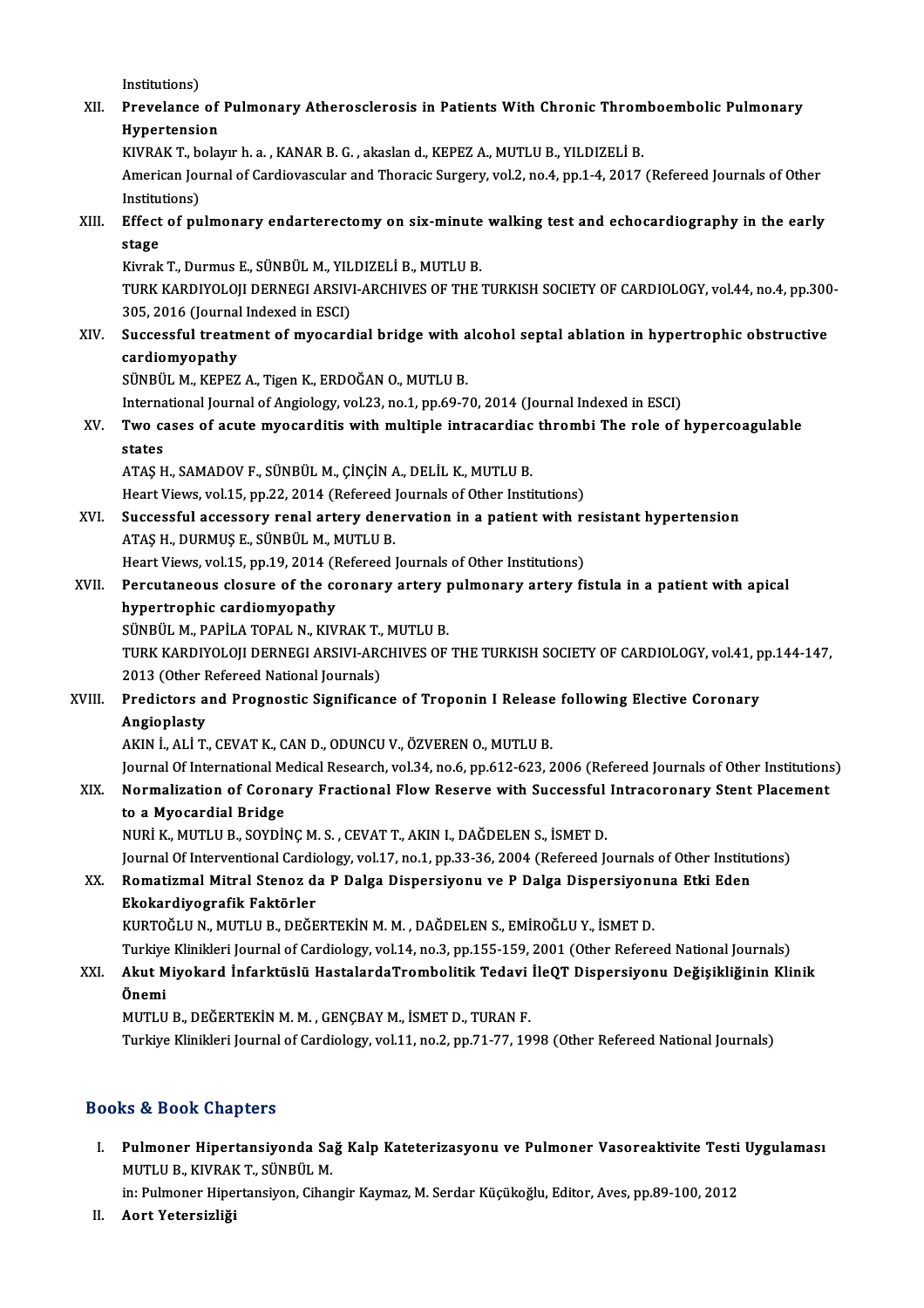MUTLUB.,SÜNBÜLM.

in: Kapak Hastalıklarında Ekokardiyografi, Saide Aytekin, Necla Özer, Editor, Asal Matbaacılık, pp.165-177, 2010

#### Refereed Congress / Symposium Publications in Proceedings

efereed Congress / Symposium Publications in Proceedings<br>I. Konjenital Kalp Hastalığına Bağlı Pulmner Arteryel Hipertansiyon Hastalarında Solunum ve Periferik<br>Kas Tutulumu rood oorigi ol<br>Konjenital Kalj<br>Kas Tutulumu.<br><sup>Konjs Coslam Ö</sup> Konjenital Kalp Hastalığına Bağlı Pulmner Arteryel I<br>Kas Tutulumu.<br>Keniş Coşkun Ö., Kocakaya D., Yağcı İ., Mutlu B., Karakurt S.<br><sup>2. Ulugal ADHAD Kongresi Bulmonor Hinertansiyon 2020</sup>

Keniş Coşkun Ö., Kocakaya D., Yağcı İ., Mutlu B., Karakurt S.

Kas Tutulumu.<br>Keniş Coşkun Ö., Kocakaya D., Yağcı İ., Mutlu B., Karakurt S.<br>3. Ulusal ADHAD Kongresi, Pulmoner Hipertansiyon 2020, ADHAD Dijital 2020, İstanbul, Turkey, 27 November<br>2020, pp.20 3. Ulusal ADHAD Kongresi, Pulmoner Hipertansiyon 2020, ADHAD Dijital 2020, İstanbul, Turkey, 27 Noven<br>2020, pp.20<br>II. Evaluation of Left Ventricular Functions Before and After Iron Therapy in Patients with Iron<br>Deficiency

2020, pp.20<br><mark>Evaluation of Left</mark><br>Deficiency Anemia<br>KANAB B.C., barss a Evaluation of Left Ventricular Functions Before and After Ir<br>Deficiency Anemia<br>KANAR B. G. , haras a.b. , ULUKÖYLÜ MENGÜÇ M., GÖL G., MUTLU B.<br>25. Uluslararası Katılımlı Türk Kardiyaleji Kangrasi, Antalya, Turkay. <mark>Deficiency Anemia</mark><br>KANAR B. G. , haras a. b. , ULUKÖYLÜ MENGÜÇ M., GÖL G., MUTLU B.<br>35. Uluslararası Katılımlı Türk Kardiyoloji Kongresi, Antalya, Turkey, 3 - 06 October 2019, vol.22, pp.38<br>Improvement of Bisht Ventrievle

- KANAR B. G. , haras a. b. , ULUKÖYLÜ MENGÜÇ M., GÖL G., MUTLU B.<br>35. Uluslararası Katılımlı Türk Kardiyoloji Kongresi, Antalya, Turkey, 3 06 October 2019, vol.22, pp.38<br>III. Improvement of Right Ventricular Functions and 35. Uluslararası Katılımlı Türk Kardiyoloji Kongresi, Antalya, Turkey, 3 - 06 October 2019, v<br>Improvement of Right Ventricular Functions and Hemodynamics After Balloon I<br>Angioplasty in Patientswith Chronic Thromboembolic P KANAR B.G., MUTLU B., ATAŞ H., akasland., YILDIZELİ B. 35.UluslararasıKatılımlıTürkKardiyolojiKongresi,Antalya,Turkey,3 -06October 2019,vol.22,pp.7-8 KANAR B. G. , MUTLU B., ATAŞ H., akaslan d., YILDIZELİ B.<br>35. Uluslararası Katılımlı Türk Kardiyoloji Kongresi, Antalya, Turkey, 3 - 06 October 2019, vol.22, pp.7-8<br>IV. Assessment of right ventricular function and relation
- 35. Uluslararası Katılımlı Türk Kardiyoloji Kongresi, Antal<br>Assessment of right ventricular function and relat<br>A speckle tracking echocardiography-based study<br>KANAR B.C., CÖLC., OCUR E. KAVAS M. ATAS H. MUTU Assessment of right ventricular function and relation<br>A speckle tracking echocardiography-based study<br>KANAR B. G. , GÖL G., OGUR E., KAVAS M., ATAŞ H., MUTLU B.<br>25 Hluclarerası Katılımlı Türk Kardiyoloji Kongresi, Antalya A speckle tracking echocardiography-based study<br>KANAR B. G. , GÖL G., OGUR E., KAVAS M., ATAŞ H., MUTLU B.<br>35. Uluslararası Katılımlı Türk Kardiyoloji Kongresi, Antalya, Turkey, 3 - 06 October 2019, vol.22, pp.10-11<br>15. TU KANAR B. G. , GÖL G., OGUR E., KAVAS M., ATAŞ H., MUTLU B.<br>35. Uluslararası Katılımlı Türk Kardiyoloji Kongresi, Antalya, Turkey, 3 - 06 October 2019, vol.22, pp.10-11<br>19. IS THERE A RELATIONSHIP BETWEEN THE SCLEROTIC AORT
- 35. Uluslararası K.<br>IS THERE A REL<br>DYSFUNCTION? IS THERE A RELATIONSHIP BETWEEN THE<br>DYSFUNCTION?<br>akhundova a., KIVRAK T., SÜNBÜL M., MUTLU B.<br>INTERNATIONAL VOUNC ACADEMY OF CARDIO

<mark>DYSFUNCTION?</mark><br>akhundova a., KIVRAK T., SÜNBÜL M., MUTLU B.<br>INTERNATIONAL YOUNG ACADEMY OF CARDIOLOGY CONGRESS, 18 - 22 September 2019<br>Pallaen pulmenary engiography and stanting of a familial pulmenary arterial to

akhundova a., KIVRAK T., SÜNBÜL M., MUTLU B.<br>INTERNATIONAL YOUNG ACADEMY OF CARDIOLOGY CONGRESS, 18 - 22 September 2019<br>VI. Balloon pulmonary angiography and stenting of a familial pulmonary arterial tortuosity patient and INTERNATIONAL YOUNG ACADEMY OF CAR<br>Balloon pulmonary angiography and s<br>reperfusion related pulmonary injury.<br>Kesslave D. Sabin A.A. ATAS H. BASABICI Balloon pulmonary angiography and stenting of a familial puln<br>reperfusion related pulmonary injury.<br>Kocakaya D., Şahin A. A. , ATAŞ H., BAŞARICI İ., YILDIZELİ B., MUTLU B.<br>12th BUBLAnnual Warld Congress on Bulmonary Vessul

13th PVRI Annual World Congress on Pulmonary Vascular Diseases, Barcelona, Spain, 31 January - 03 February 2019 Kocak<br>13th F<br>2019<br>Kardi

## 13th PVRI Annual World Congress on Pulmonary Vascular Diseases, Barcelona, Spain, 31 January - 03 Febru<br>2019<br>VII. Kardiyovasküler Hastalıklar ile Dişeti Hastalıkları Arasındaki İlişkiye Yönelik Farkındalıklarının<br>Poliz 2019<br>Kardiyovaski<br>Belirlenmesi<br>KAVA S. AVKO Kardiyovasküler Hastalıklar ile Dişeti Hastalıklar<br>Belirlenmesi<br>KAYA S., AYKOL ŞAHİN G., KAPTAN ÖZEN D., MUTLU B.<br>Türk Periodentaleji Derneği 47, Hluslareran Bilimsel K

Belirlenmesi<br>KAYA S., AYKOL ŞAHİN G., KAPTAN ÖZEN D., MUTLU B.<br>Türk Periodontoloji Derneği 47. Uluslararası Bilimsel Kongresi ve 26. Bilimsel Sempozyumu, 17 - 18 November<br>2018 KAYA<br>Türk I<br>2018<br>Gand 2018<br>VIII. Gender specific effects of metabolic syndrome on mortality in a large cohort of Turkish middle aged

adult population with long term follow up HÜNÜKB.,ÇAĞAÇÖ.,ŞİMŞEKM.A. ,MUTLUB.,DEĞERTEKİNM.M. ,EROL Ç. adult population with long term follow up<br>HÜNÜK B., ÇAĞAÇ Ö., ŞİMŞEK M. A. , MUTLU B., DEĞERTEKİN M. M. , EROL Ç.<br>34. ULUSLARARASI KATILIMLI TÜRK KARDİYOLOJİ KONGRESİ, Antalya, Turkey, 20 - 23 October 2018<br>Pallaen nulmanar

## HÜNÜK B., ÇAĞAÇ Ö., ŞİMŞEK M. A. , MUTLU B., DEĞERTEKİN M. M. , EROL Ç.<br>34. ULUSLARARASI KATILIMLI TÜRK KARDİYOLOJİ KONGRESİ, Antalya, Turkey, 20 - 23 October 2018<br>IX. Balloon pulmonary angioplasty and stenting of a fa 34. ULUSLARARASI KATILIML<br>Balloon pulmonary angiop<br>reperfusion related injury<br>Sabin A.A., Kanar B.C., Akask IX. Balloon pulmonary angioplasty and stenting of a familial pulmonary arterial tortuosity patient and<br>reperfusion related injury<br>Şahin A. A. , Kanar B. G. , Akaslan D., ATAŞ H., Cangüt B., BAŞARICI İ., YILDIZELİ B., MUTLU

reperfusion related injury<br>Şahin A. A. , Kanar B. G. , Akaslan D., ATAŞ H., Cangüt B., BAŞARICI İ., YILDIZELİ B., MUTLU B.<br>34. Uluslararası Katılımlı Türk Kardiyoloji Kongresi, Antalya, Turkey, 20 - 23 October 2018, pp.3<br>T

#### X. The impact of QT interval duration on mortality in a large cohort of community based adult population with a long term follow up 34. Uluslararası Katılımlı Türk Kardiyoloji Ko<br>The impact of QT interval duration on<br>population with a long term follow up<br>HÜNÜK P. GAĞAGÖ SİMSEKMA A KEREZ HÜNÜK B., ÇAĞAÇ Ö., ŞİMŞEK M. A., KEPEZ A., MUTLU B., ERDOĞAN O., DEĞERTEKİN M. M. population with a long term follow up<br>HÜNÜK B., ÇAĞAÇ Ö., ŞİMŞEK M. A. , KEPEZ A., MUTLU B., ERDOĞAN O., DEĞERTEKİN M. M.<br>34. Uluslararası Katılımlı Türk Kardiyoloji Kongresi, Antalya, Turkey, 20 - 23 October 2018, vol.20,

XI. Prevalence of pulmonary hypertension in patientswith Sarcoidosis: A single center experience 34. Uluslararası Katılımlı Türk Kardiyoloji Kongresi, Antalya, Turkey, 20 - 23 October 2018, vol.20, pp.1<br>Prevalence of pul<mark>monary hypertension in patientswith Sarcoidosis: A single center experi</mark><br>KAPTAN ÖZEN D., KOCAKAYA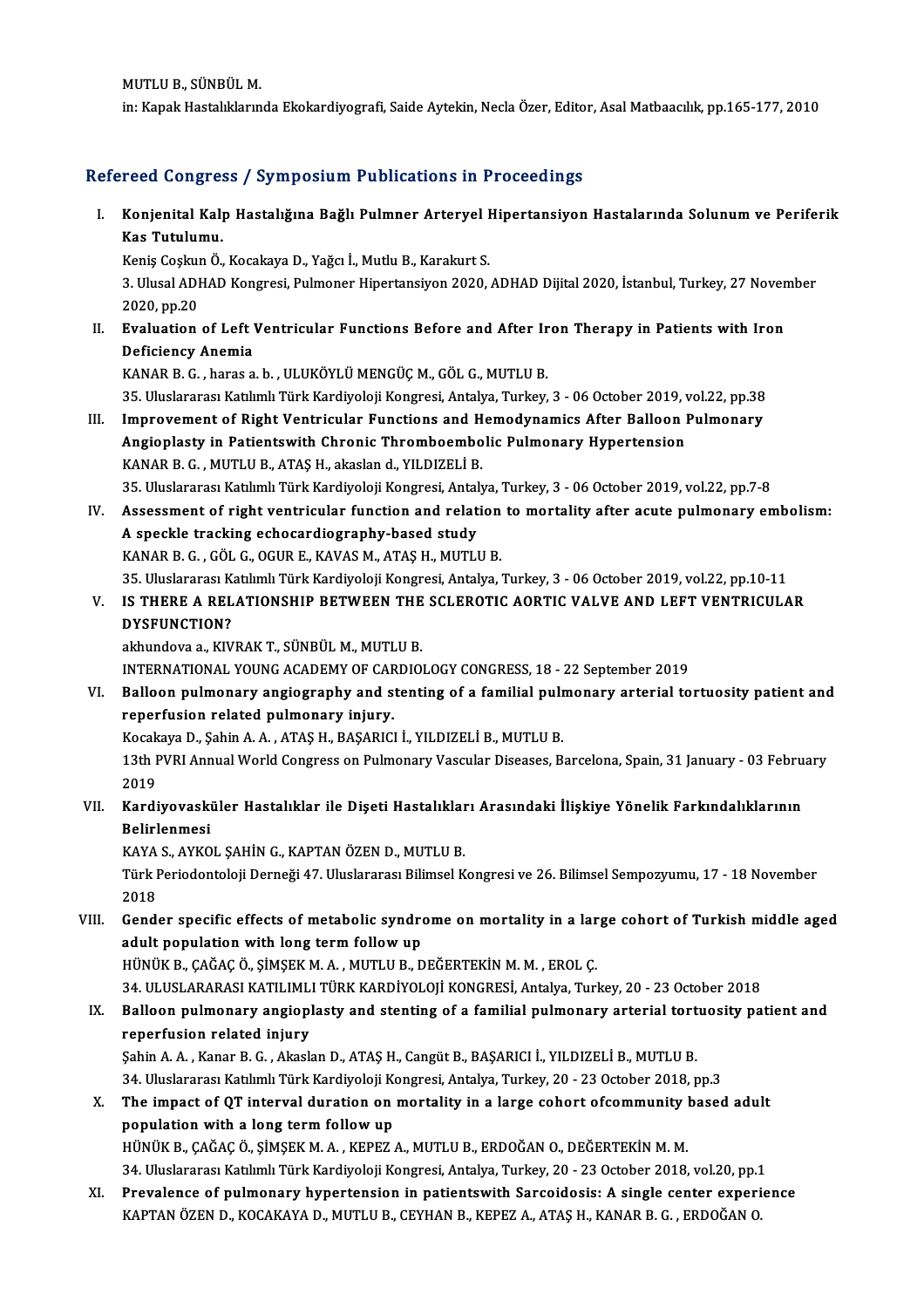34. Uluslararası Katılımlı Türk Kardiyoloji Kongresi, Antalya, Turkey, 20 - 23 October 2018, vol.20, pp.104<br>Angiogenetis Festor Anglysis in Chronis Thromboombolis Bulmonery Hypertonsion Betienterk

34. Uluslararası Katılımlı Türk Kardiyoloji Kongresi, Antalya, Turkey, 20 - 23 October 2018, vol.20, pp.104<br>XII. Angiogenetic Factor Analysis in Chronic Thromboembolic Pulmonary Hypertension Patients:First 34. Ulus<br>**Angioge**<br>Report Angiogenetic Factor Analysis in Chronic Thromboembolic Pulmonary Hypertension Patie<br>Report<br>ermerak n. o. , TÜRER CABBAR A., OLGUN YILDIZELİ Ş., MUTLU B., taş s., YANARTAŞ M., YILDIZELİ B.<br>22nd EACTS Annual Meeting Milan Jt

Report<br>ermerak n. o. , TÜRER CABBAR A., OLGUN YILDIZELİ Ş., MUTLU<br>32nd EACTS Annual Meeting, Milan, Italy, 18 - 20 October 2018<br>angiogenetis faster analysis in shranis thromboombalis 32nd EACTS Annual Meeting, Milan, Italy, 18 - 20 October 2018<br>XIII. angiogenetic factor analysis in chronic thromboembolic pulmonary hypertension

- 32nd EACTS Annual Meeting, Milan, Italy, 18 20 October 2018<br>angiogenetic factor analysis in chronic thromboembolic pulmonary hypertension<br>ERMERAK N. O. , TÜRER CABBAR A., OLGUN YILDIZELİ Ş., MUTLU B., TAŞ S., Yanartaş M. angiogenetic factor analysis in chronic thromboembolic<br>ERMERAK N.O., TÜRER CABBAR A., OLGUN YILDIZELİ Ş., MUTL<br>32nd EACTS Annual Meeting, Milan, Italy, 18 - 20 October 2018<br>Imnaired six minute walk test performanse in pati ERMERAK N. O. , TÜRER CABBAR A., OLGUN YILDIZELİ Ş., MUTLU B., TAŞ S., Yanartaş M., YILDIZELİ B.<br>32nd EACTS Annual Meeting, Milan, Italy, 18 - 20 October 2018<br>XIV. Impaired six-minute walk test performance in patients with
- 32nd EACTS Annual Meeting, Milan, Italy<br>Impaired six-minute walk test perfo<br>of subclinical cardiac involvement?<br>KARTAN ÖZEN D. KOCAKAYA D. MUTH Impaired six-minute walk test performance in patients with SystemicSarcoidosis: Is there a<br>of subclinical cardiac involvement?<br>KAPTAN ÖZEN D., KOCAKAYA D., MUTLU B., CEYHAN B., KEPEZ A., ATAŞ H., KANAR B. G. , ERDOĞAN O.<br>2 of subclinical cardiac involvement?<br>34. KAPTAN ÖZEN D., KOCAKAYA D., MUTLU B., CEYHAN B., KEPEZ A., ATAŞ H., KANAR B. G. , ERDOĞAN O.<br>34. Uluslararası Katılımlı Türk Kardiyoloji Kongresi, Antalya, Turkey, 20 - 23 October 2
- XV. PULMONER ARTERİTLER PULMONER ENDARTEREKTOMİ İÇİN RİSK FAKTÖRÜMÜDÜR DURUSOYA.F. , İNANÇG.N. ,OLGUNYILDIZELİ Ş.,MUTLUB., taş s.,YILDIZELİB. PULMONER ARTERİTLER PULMONER ENDARTEREKTOMİ İÇİN RİSK FAKTÖRÜ MÜDÜR<br>DURUSOY A. F. , İNANÇ G. N. , OLGUN YILDIZELİ Ş., MUTLU B., taş s., YILDIZELİ B.<br>Türkiye Solunum Araştırmaları Derneği 40.ulusal kongresi, Antalya, Turkey DURUSOY A. F. , İNANÇ G. N. , OLGUN YILDIZELİ Ş., MUTLU B., taş s., YILDIZELİ B.<br>Türkiye Solunum Araştırmaları Derneği 40.ulusal kongresi, Antalya, Turkey, 13 - 16 October 2018<br>XVI. Akut Koroner Sendrom ile Başvuran Ko
- Türkiye S<br><mark>Akut Ko</mark>)<br>Girişim<br>KANAR B Akut Koroner Sendrom ile Başvuran Korunmasız Sol<br>Girişim<br>KANAR B. G. , BAYRAM T., kaptan özen d., ATAŞ H., MUTLU B.<br>25 Hlucel Hygulamek Girisimsel Kardiyeleji Tenlantısı Antakı Girişim<br>KANAR B. G. , BAYRAM T., kaptan özen d., ATAŞ H., MUTLU B.<br>25. Ulusal Uygulamalı Girişimsel Kardiyoloji Toplantısı, Antalya, Turkey, 3 - 06 May 2018<br>Sirkumflaks,Antanda Akut Stant Trambaruna Girgim Fanasında Sal In

KANAR B. G. , BAYRAM T., kaptan özen d., ATAŞ H., MUTLU B.<br>25. Ulusal Uygulamalı Girişimsel Kardiyoloji Toplantısı, Antalya, Turkey, 3 - 06 May 2018<br>XVII. Sirkumfleks Arterde Akut Stent Trombozuna Girşim Esnasında Sol İnen 25. Ulusal Uygulamalı Girişimsel Ka<br>Sirkumfleks Arterde Akut Stent<br>KANAR B. G. , akaslan d., MUTLU B.<br>25. Ulusal Uygulamalı Girisimsel Ka Sirkumfleks Arterde Akut Stent Trombozuna Girşim Esnasında Sol Inen Arter (<br>KANAR B. G. , akaslan d., MUTLU B.<br>25. Ulusal Uygulamalı Girişimsel Kardiyoloji Toplantısı, Antalya, Turkey, 3 - 06 May 2018<br>KRONİK TROMBOEMBOL İK

- KANAR B. G. , akaslan d., MUTLU B.<br>25. Ulusal Uygulamalı Girişimsel Kardiyoloji Toplantısı, Antalya, Turkey, 3 06 May 2018<br>27. KRONİK TROMBOEMBOLİK PULMONER HİPERTANSİYONDA TROMBOENDARTEREKTOMİ SONRASI<br>27. KÜRTE ASİMETDI 25. Ulusal Uygulamalı Girişimsel Kardiyoloji Toplantısı, Antalya, Turkey, 3 - 06<br>KRONİK TROMBOEMBOLİK PULMONER HİPERTANSİYONDA TROMBOJ<br>TÜRER GARRAR A, DEĞERTEKİN M.M., AVTEK SİMSEK M. ÖZVEREN O, Vana<br>TÜRER GARRAR A, DEĞERT KRONİK TROMBOEMBOLİK PULMONER HİPERTANSİYONDA TROMBOENDARTEREKTOMİ SONRASI<br>TAKİPTE ASİMETRİK DİMETİLARGİNİN BİR BELİRTEÇ OLABİLİR Mİ?<br>TÜRER CABBAR A., DEĞERTEKİN M. M. , AYTEK ŞİMŞEK M., ÖZVEREN O., Yanartaş M., TAŞ S., OL TAKİPTE ASİMETRİK<br>TÜRER CABBAR A., DEĞ<br>MUTLU B., YILDIZELİ B.<br>2. IILISAL AKCİĞER VE TÜRER CABBAR A., DEĞERTEKİN M. M. , AYTEK ŞİMŞEK M., ÖZVEREN O., Yanartaş M., TAŞ S., OLGUN YILDI<br>MUTLU B., YILDIZELİ B.<br>2. ULUSAL AKCİĞER VE DAMAR HASTALIKLARI DERNEĞİ KONGRESİ, Antalya, Turkey, 26 - 28 April 2018<br>A Creet MUTLU B., YILDIZELİ B.<br>2. ULUSAL AKCİĞER VE DAMAR HASTALIKLARI DERNEĞİ KONGRESİ, Antalya, Turkey, 26 - 28 April 2018<br>XIX. A Great Mass in Thorax
	- Dogan Z., ileri ç., MUTLU B. A Great Mass in Thorax<br>Dogan Z., ileri ç., MUTLU B.<br>THORACIC AND CARDIOVASCULAR SURGEON, 5 - 08 April 2018, vol.12<br>Pulmener binertensiyen klinik bakıs Asısı
	- XX. Pulmoner hipertansiyon klinik bakış Açısı THORACIC AND CARDIOV<br>Pulmoner hipertansiye<br>YAYLALI Y. T. , MUTLU B.<br>14th International Congre Pulmoner hipertansiyon klinik bakış Açısı<br>YAYLALI Y. T. , MUTLU B.<br>14th International Congress of Update in Cardiology and cardiovascular Surgery, 5 - 08 April 2018<br>Prevelence of Brugade type ECC pattern and its impect en

YAYLALI Y. T. , MUTLU B.<br>14th International Congress of Update in Cardiology and cardiovascular Surgery, 5 - 08 April 2018<br>XXI. Prevalence of Brugada type ECG pattern and its impact on mortality in a large cohort of middle 14th International Congress of Update in<br>Prevalence of Brugada type ECG pat<br>subjects with a long term follow-up<br>uthrity p siMSEV M A CAČACÖ KEDL Prevalence of Brugada type ECG pattern and its impact on mortality in a large cohort of middle a<br>subjects with a long term follow-up<br>HÜNÜK B., ŞİMŞEK M. A. , ÇAĞAÇ Ö., KEPEZ A., ERDOĞAN O., TÜRER A., MUTLU B., EROL Ç., DEĞ subjects with a long term follow-up<br>HÜNÜK B., ŞİMŞEK M. A. , ÇAĞAÇ Ö., KEPEZ A., ERDOĞAN O., TÜRER A., MUTLU B., EROL Ç., DEĞERTEKİN M. M.<br>European Society of Cardiology Congress, BARSELONA, Spain, 26 - 30 August 2017, vol

HÜNÜK B., ŞİMŞEK M. A. , ÇAĞAÇ Ö., KEPEZ A., ERDOĞAN O., TÜRER A., MUTLU B., EROL Ç., DEĞERTEKİN M. M.<br>European Society of Cardiology Congress, BARSELONA, Spain, 26 - 30 August 2017, vol.38, pp.6430<br>XXII. The importanc

## European Society of Cardiology<br>The importance of arterial<br>safe axillary venous access<br>SEPTS, KEPEZ A, ATAS H, MIT The importance of arterial bridges and axillal<br>safe axillary venous access<br>SERT S., KEPEZ A., ATAŞ H., MUTLU B., ERDOĞAN O.<br>European Society of Cardiology Congress, PARSELO safe axillary venous access<br>SERT S., KEPEZ A., ATAŞ H., MUTLU B., ERDOĞAN O.<br>European Society of Cardiology Congress, BARSELONA, Spain, 26 - 30 August 2017, vol.38, pp.1669<br>Patians with pulmonary ordantaresteryy shanga in

#### SERT S., KEPEZ A., ATAŞ H., MUTLU B., ERDOĞAN O.<br>European Society of Cardiology Congress, BARSELONA, Spain, 26 - 30 August 2017, vol.38, pp.1669<br>XXIII. Patiens with pulmonary endarterectomy change in electrocardiographic p European Society of Cardiole<br>Patiens with pulmonary e<br>and postoperative terms<br>KIVRAKT VILDIZELLE MIL Patiens with pulmonary endart<br>and postoperative terms<br>KIVRAK T., YILDIZELİ B., MUTLU B.<br>Intercentinentel Bulmonewy Vescul: and postoperative terms<br>Intercontinental Pulmonary Vascular Diseases Meeting, İstanbul, Turkey, 5 - 06 May 2017<br>Intercontinental Pulmonary Vascular Diseases Meeting, İstanbul, Turkey, 5 - 06 May 2017

KIVRAK T., YILDIZELİ B., MUTLU B.<br>Intercontinental Pulmonary Vascular Diseases Meeting, İstanbul, Turkey, 5 - 06 May 2017<br>XXIV. 166EARLY RESULTS OF PATIENTS WITH ANTIPHOSPHOLIPID SYNDROME AND SYSTEMIC LUPUS<br>EPYTUEMATOS Intercontinental Pulmonary Vascular Diseases Meeting, İstanbul, Turkey, !<br>166EARLY RESULTS OF PATIENTS WITH ANTIPHOSPHOLIPID SYP<br>ERYTHEMATOSUS FOLLOWING PULMONARY ENDARTERECTOMY<br>OLCUN YU DIZELLS, İNANÇ C.N., MITU IL B. SAH 166EARLY RESULTS OF PATIENTS WITH ANTIPHOSPHOLIPID SYNDROME AND SYSTEMIC LUPUS<br>ERYTHEMATOSUS FOLLOWING PULMONARY ENDARTERECTOMY<br>OLGUN YILDIZELİ Ş., İNANÇ G. N. , MUTLU B., ŞAHİNKAYA Y., YANARTAŞ M., TAŞ S., DİRESKENELİ R. EF<br>OI<br>B. OLGUN YILDIZELİ Ş., İNANÇ G. N. , MUTLU B., ŞAHİNKAYA Y., YANARTAŞ M., TAŞ S., DİRESKENELİ R. H. , YILD<br>B.<br>12TH INTERNATIONAL CONGRESS ON SLE 7TH ASIAN CONGRESS ON AUTOIMMUNITY, 26 - 29 March 2017<br>Thromboombolia Prophylavi

B.<br>12TH INTERNATIONAL CONGRESS ON SLE 7TH ASIAN CONGRESS ON AUTOIMMUNITY, 26 - 29 March 2017<br>XXV. Thromboembolic Prophylaxis with Rivaroxaban in Patients with Chronic Thromboembolic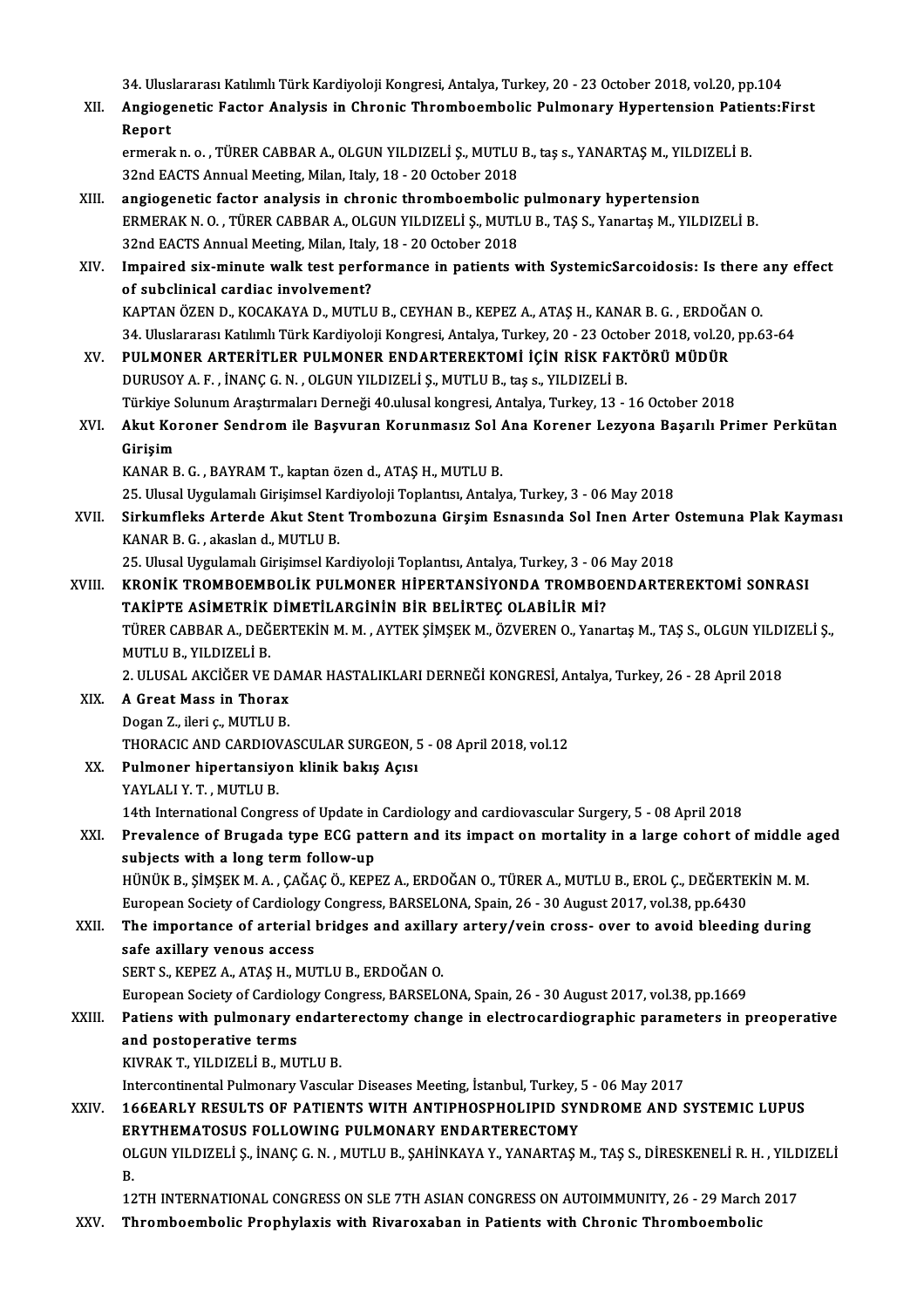|               | Pulmonary hypertension: A Single Tertiary Care Center Experience                                           |
|---------------|------------------------------------------------------------------------------------------------------------|
|               | ataș H., MUTLU B., YILDIZELİ B.                                                                            |
|               | PVRI Annual World Congress in Miami 2017, 26 - 29 January 2017                                             |
| XXVI.         | Reoperative pulmonary endarterectomy                                                                       |
|               | Olgun S., Kocakaya D., Taş S., Kayamaz c., MUTLU B., CEYHAN B., YILDIZELİ B.                               |
|               | European Respiratory Congress, 20 - 22 October 2016                                                        |
| XXVII.        | Effect of trait anxiety levels on peri procedural anxiety levels in patients undergoing                    |
|               | transesophageal echocardiographic procedure                                                                |
|               | GÜNGÖR G., SÜNBÜL M., AYDIN SÜNBÜL E., MUTLU B.                                                            |
|               | 32nd Turkish Cardiology Congress With International Participation, 19 - 22 October 2016                    |
| <b>XXVIII</b> | Role of Pulmonary endarterectomy in chronic thromboembolic disease                                         |
|               | YILDIZELİ B., olgun yıldızeli ş., taş s., yanartaş m., erkılınç a., MUTLU B., kaymaz c., SUNAR H.          |
|               | 30th EACTS, Barcelona, Spain, 1 - 05 October 2016                                                          |
| XXIX.         | Early outcomes of patients with systemic lupus erythematosus and antiphospholipid syndrome after           |
|               | pulmonary endarterectomy                                                                                   |
|               | EVMAN S., OLGUN S., İNANÇ G. N., MUTLU B., YANARTAŞ M., YILDIZELİ B.                                       |
|               | European Respiratory CONGRESS, 3 - 07 October 2016                                                         |
| XXX.          | Early Outcomes of Patients with Behc et s Disease Antiphospholipid syndrome and Systemic Lupus             |
|               | <b>Erythematosus Following Pulmonary Endarterectomy</b>                                                    |
|               | OLGUN YILDIZELİ Ş., İNANÇ G. N., MUTLU B., TAS B., YANARLAR M., ŞAHİNKAYA Y., DİRESKENELİ R. H., YILDIZELİ |
|               | <b>B.</b>                                                                                                  |
|               | 15th International Congress on Antiphospholipid Antibodies, 21 - 24 September 2016                         |
| XXXI.         | Prevalence of coronary artery to pulmonary artery collaterals in patients with chronic                     |
|               | thromboembolic pulmonary hypertension: Retrospective analysis from a single center                         |
|               | KEPEZ A., MUTLU B., PAUDEL A., İLERİ Ç., ATAŞ H., YILDIZELİ B.                                             |
|               | European Society of Cardiology Congress, ROMA, Italy, 27 - 31 August 2016, vol.37, pp.191-598              |
| XXXII.        | the role of pulmonary endarterectomy in chronic thromboembolic disease                                     |
|               | YILDIZELİ B., OLGUN YILDIZELİ Ş., tas s., yanartas m., kaymaz c., erkılınc a., MUTLU B., SUNAR H.          |
|               | european association of cardiothoracic surgery 2016, 1 - 05 May 2016                                       |
| XXXIII.       | EKİNOKOK HASTALIĞININ SEBEP OLDUĞU PULMONER HİPERTANSİYONUN CERRAHİ TEDAVİSİ                               |
|               | ORUÇ M., OLGUN YILDIZELİ Ş., KARAKURT S., MUTLU B., TAŞ S., Yanartaş M., YILDIZELİ B.                      |
|               | TÜRK TORAKS DERNEĞİ 19. YILLIK KONGRESİ 2016, Turkey, 6 - 10 April 2016                                    |
| XXXIV.        | Acute Inferior Myocardial Infarction in a Patient Undergoing Rivaroxaban Therapy                           |
|               | SÜNBÜL M., PAUDEL A., ÖZDİL M. H., YEŞİLDAĞ O., MUTLU B.                                                   |
|               | 12th International Congress of Update in Cardiology and Cardiovascular Surgery, 10 - 13 March 2016         |
| XXXV.         | Monitoring PAH treatment role of echo                                                                      |
|               | <b>MUTLU B.</b>                                                                                            |
|               | XXI. World Congress of Echocardiography and Cardiology, İstanbul, Turkey, 20 - 22 November 2015            |
| XXXVI.        | Satellite Symposium 2015 Pulmonary Hypertension                                                            |
|               | <b>MUTLU B.</b>                                                                                            |
|               | 31st Turkish Cardiology Congress with International Participation, 22 - 25 October 2015                    |
| XXXVII.       | What has changed regarding the predictors of risk for the progression of pulmonary hypertension            |
|               | <b>MUTLU B.</b>                                                                                            |
|               | 31. TURKISH CARDIOLOGY CONGRESS WITH INTERNATIONAL PARTICIPATION, 22 - 25 October 2015                     |
| XXXVIII.      | Does pulmonary endarterectomy have a role for surgical treatment of pulmonary hypertension                 |
|               | caused by echinococcosis disease                                                                           |
|               | YILDIZELİ B., taş s., yanartaş m., KARAKURT S., MUTLU B., olgun yıldızeli ş.                               |
|               | 29th EACTS Meeting, Amsterdam, Netherlands, 3 - 07 October 2015                                            |
| <b>XXXIX</b>  | Sağ KAlp Adaptasyonu ve kateteri                                                                           |
|               | <b>MUTLU B.</b>                                                                                            |
|               | Akciğer Damar HAstalıkları Derneği 2. PAH okulu, Turkey, 2 - 04 October 2015                               |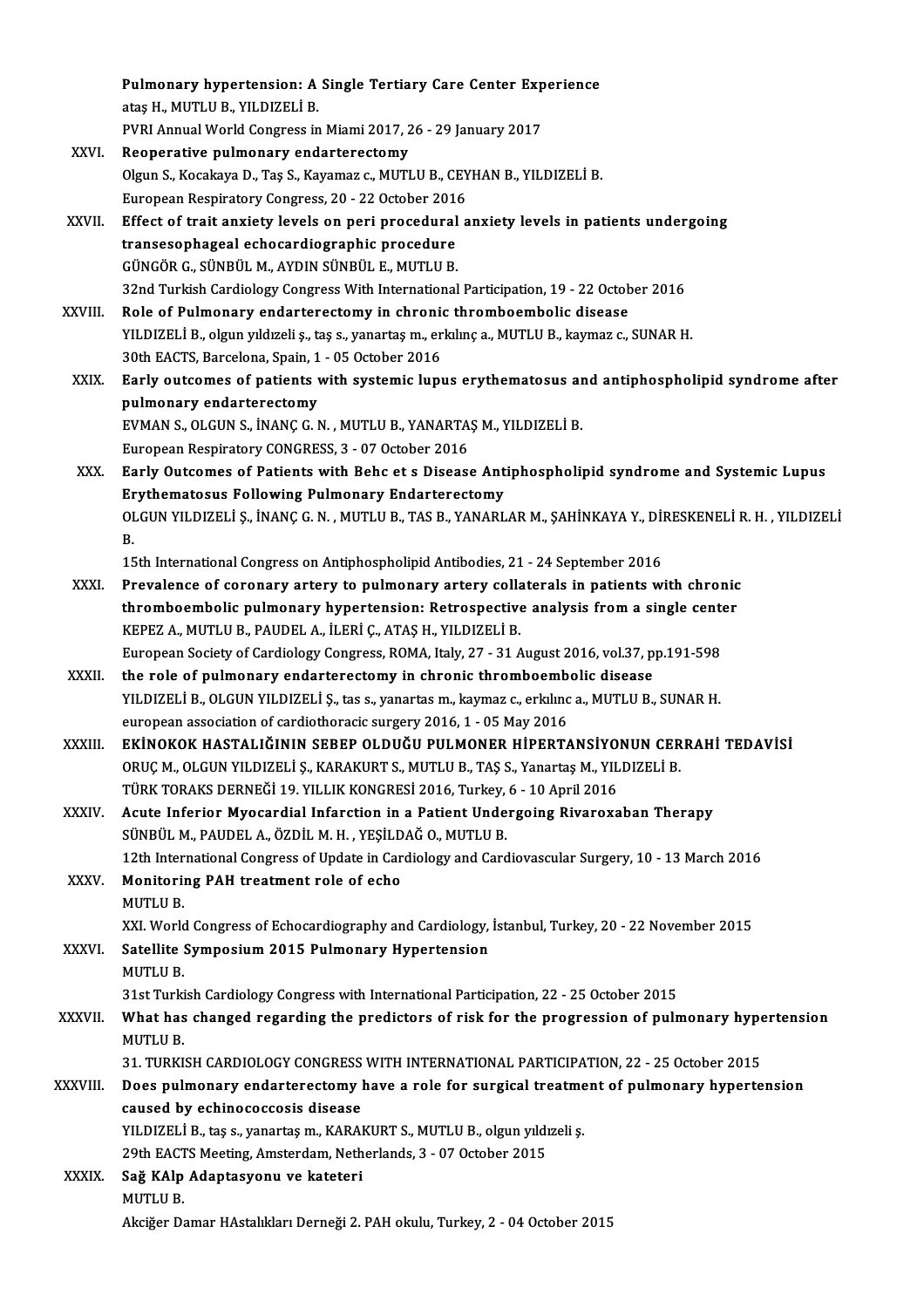| XL.     | PULMONER HI PERTANSI YON                                                                                          |
|---------|-------------------------------------------------------------------------------------------------------------------|
|         | <b>MUTLU B.</b>                                                                                                   |
|         | TKD Asistan Odası Yaz Okulu Program, Turkey, 18 - 20 September 2015                                               |
| XLI.    | Successfull treatment of massive pulmonary embolism with ultrasound assissted catheter directed                   |
|         | thrombolysis in a patient with lymphocele                                                                         |
|         | ÇİNÇİN A. A., ŞAHİN A. A., OĞUZ M., BOZBAY M., MUTLU B.                                                           |
|         | 11th International Congress of Update in Cardiology and Cardiovascular Surgery, İstanbul, Turkey, 26 - 29 March   |
|         | 2015                                                                                                              |
| XLII.   | <b>Future Perspectives Promising Medical Therapies</b>                                                            |
|         | <b>MUTLU B.</b>                                                                                                   |
|         | 11. Uluslararası Kardiyoloji ve Kardiyovasküler Cerrahi Kongresi, 26 - 29 March 2015                              |
| XLIII.  | KTEPH da özgül pulmoner hipertansiyon tedavilerinde en son durum                                                  |
|         | <b>MUTLUB</b>                                                                                                     |
|         | TKD 2. Kardiyo-Bahar Güncellemesi, Turkey, 5 - 08 March 2015                                                      |
| XLIV.   | Evaluation of Right and Left Ventricular Mechanics in Patients with Chronic Thromboembolic                        |
|         | Pulmonary Hypertension Before and After Pulmonary Thromboendarterectomy                                           |
|         | MUTLU B., SÜNBÜL M., YILDIZELİ B.                                                                                 |
|         | 7. National Congress on Pulmonary Embolism and Pulmonary Vascular Diseases, 14 - 18 January 2015                  |
| XLV.    | Evaluation of Right and Left Ventricular Mechanics in Patients with Chronic Thromembolic                          |
|         | Pulmonary Hypertension Before and After Thromboendarterectomy                                                     |
|         | MUTLU B., SÜNBÜL M., YILDIZELİ B.                                                                                 |
|         | The PVRI 8th Annual World Congress on Pulmonary Vascular Disease, China, 14 - 16 January 2015                     |
| XLVI.   | Evaluation of Right and Left Atrial Mechanics in Patients with Chronic Thromboembolic Pulmonary                   |
|         | Hypertension Before and After Pulmonary Thromboendarterectomy                                                     |
|         | SÜNBÜL M., MUTLU B., YILDIZELİ B.                                                                                 |
|         | 7. National Congress on Pulmonary Embolism and Pulmonary Vascular Diseases, 14 - 18 January 2015                  |
| XLVII.  | Evaluation of bi ventricular and atrial mechanics in patients with chronic thromboembolic                         |
|         | pulmonary hypertension before and after pulmonary thromboendarterectomy                                           |
|         | SÜNBÜL M., KIVRAK T., DURMUŞ E., YILDIZELİ B., MUTLU B.                                                           |
|         | EURO ECHO 2014, Austria, 03 December 2014, vol.15, pp.185                                                         |
| XLVIII. | Aortic elastic properties predict occult coronary artery disease A multidetector row computed                     |
|         | tomography study                                                                                                  |
|         | GÜREL Y. E., TİGEN M. K., KARAAHMET T., GEÇMEN Ç., MUTLU B., BULUT M., BAŞARAN A. Y.                              |
|         | 30. Uluslararası Türk Kardiyoloji Kongresi, Antalya, 2014, 23 - 26 October 2014, vol.14, pp.8-9                   |
| XLIX.   | Is dabigatran effective as well as warfarine on cardiac thrombus in patient with atrial fibrillation A            |
|         | challenging question                                                                                              |
|         | SÜNBÜL M., ÇİNÇİN A. A., MAMMADOV C., MUTLU B.                                                                    |
|         | 30. Uluslararası Katılımlı Tük Kardiyoloji Kongresi, Antalya, Turkey, 23 - 26 October 2014                        |
| L.      | Evaluation of bi ventricular and atrial mechanics in patients with chronic thromboembolic                         |
|         | pulmonary hypertension before and after pulmonary thromboendarterectomy                                           |
|         | SÜNBÜL M., KIVRAK T., DURMUŞ E., YILDIZELİ B., MUTLU B.                                                           |
|         | 30. Türk Kardiyoloji Kongresi, Turkey, 23 - 26 October 2014, vol.14, pp.38                                        |
| LI.     | Successful treatment of myocardial bridge with alcohol septal ablation in hypertrophic                            |
|         | cardiomyopathy                                                                                                    |
|         | SÜNBÜL M., KEPEZ A., TİGEN M. K., ERDOĞAN O., MUTLU B.                                                            |
|         | 29. Türk Kardiyoloji Kongresi, Turkey, 26 - 29 October 2013, vol.41, pp.3                                         |
| LII.    | The impact of anemia on QT interval: A population based study. 29th Turkish Cardiology Congress                   |
|         | with international participation                                                                                  |
|         | HÜNÜK B., ÇAĞAÇ Ö., ERDOĞAN O., KEPEZ A., MUTLU B., DEĞERTEKİN M. M., EROL Ç.                                     |
|         | 29th Turkish Cardiology Congress with international participation, Antalya, Turkey, 26 - 29 October 2013, vol.62, |
|         | pp 146                                                                                                            |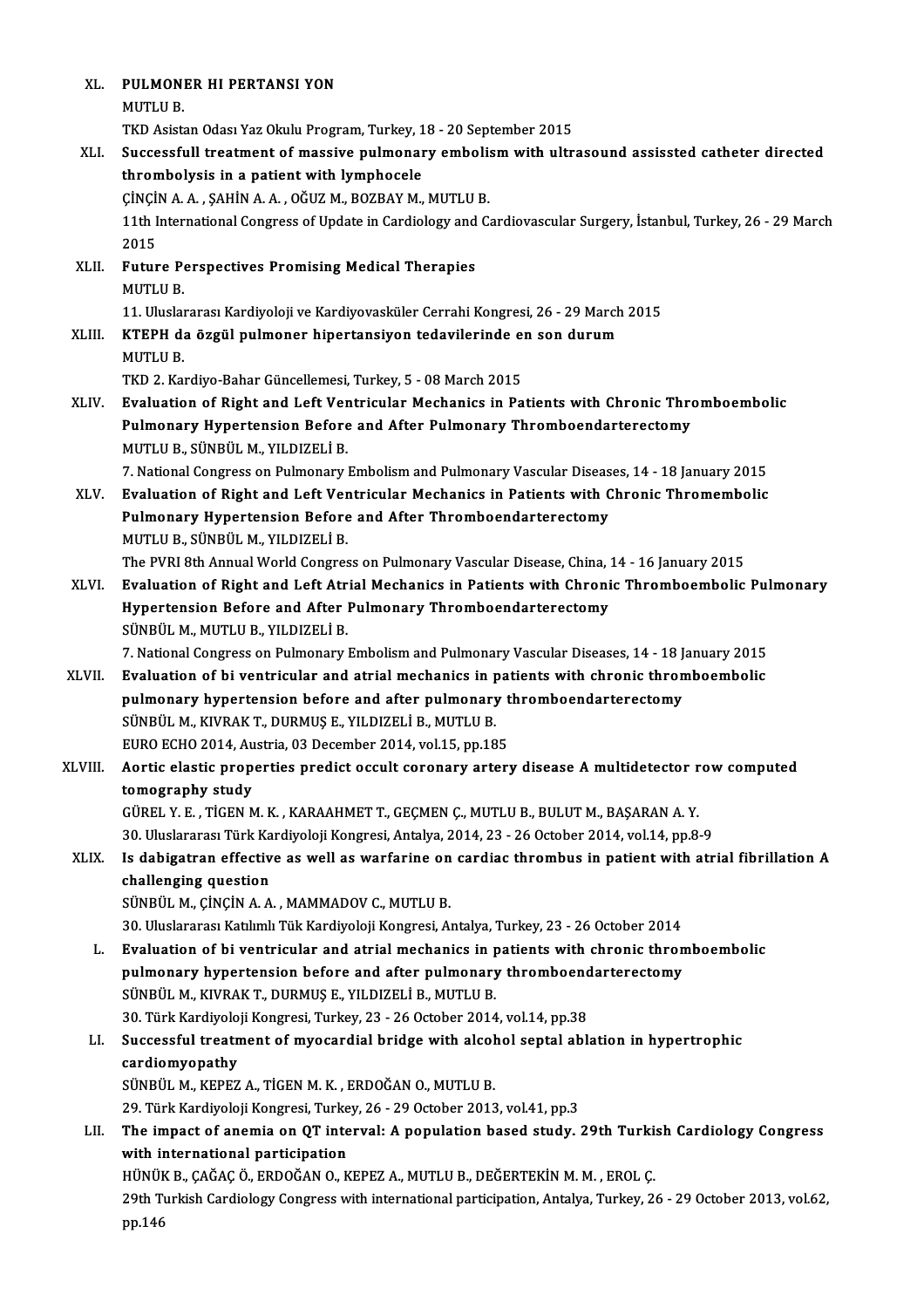| LIII.  | Constrictive pericarditis in a young patient with very thick pericardium initially diagnosed as                               |
|--------|-------------------------------------------------------------------------------------------------------------------------------|
|        | cirrhosis<br>DURMUŞ E., SÜNBÜL M., KIVRAK T., SARI İ., MUTLU B.                                                               |
|        | 29. Türk Kardiyoloji Kongresi, Turkey, 26 - 29 October 2013, vol.41, pp.57                                                    |
| LIV.   | Impact of metabolic factors on QT interval: Results from the HAPPY study                                                      |
|        | HÜNÜK B., ÇAĞAÇ Ö., ERDOĞAN O., KEPEZ A., MUTLU B., DEĞERTEKİN M. M. , EROL Ç.                                                |
|        | 29th Turkish Cardiology Congress with international participation, İstanbul, Turkey, 26 - 29 October 2013, vol.62,<br>pp 167  |
| LV.    | Baseline ECG Parameters in Turkish Population: Results from the HAPPY Study                                                   |
|        | Hunuk B., Cagac O., ERDOĞAN O., KEPEZ A., MUTLU B., Degertekin M., EROL Ç.                                                    |
|        | 29th Turkish Cardiology Congress of the Turkish-Society-of-Cardiology (TSC) with International Participation,                 |
|        | Antalya, Turkey, 26 - 29 October 2013, vol 62                                                                                 |
| LVI.   | Effects of Pulmonary Endarterectomy on Echocardiographic Parameters and 6-MWT in Patients with                                |
|        | <b>Pulmonary Endarterectomy</b>                                                                                               |
|        | Kivrak T., SÜNBÜL M., KEPEZ A., Durmus E., YILDIZELİ B., MUTLU B.                                                             |
|        | 29th Turkish Cardiology Congress of the Turkish-Society-of-Cardiology (TSC) with International Participation,                 |
|        | Antalya, Turkey, 26 - 29 October 2013, vol.62                                                                                 |
| LVII.  | The Impact of Anemia on QT Interval: A Population Based Study                                                                 |
|        | Hunuk B., Cagac O., ERDOĞAN O., KEPEZ A., MUTLU B., Degertekin M., EROL Ç.                                                    |
|        | 29th Turkish Cardiology Congress of the Turkish-Society-of-Cardiology (TSC) with International Participation,                 |
|        | Antalya, Turkey, 26 - 29 October 2013, vol.62                                                                                 |
| LVIII. | Prevalence of Brugada Type ECG Pattern and Early Repolarization Variant in Turkish Population:                                |
|        | <b>Results from the HAPPY Study</b>                                                                                           |
|        | Hunuk B., Cagac O., ERDOĞAN O., KEPEZ A., MUTLU B., Degertekin M., EROL Ç.                                                    |
|        | 29th Turkish Cardiology Congress of the Turkish-Society-of-Cardiology (TSC) with International Participation,                 |
|        | Antalya, Turkey, 26 - 29 October 2013, vol.62                                                                                 |
| LIX.   | The Relationship of Uric Acid Levels and Atrial Fibrillation Prevalence in Turkish Population                                 |
|        | Hunuk B., Cagac O., ERDOĞAN O., KEPEZ A., MUTLU B., Degertekin M., EROL Ç.                                                    |
|        | 29th Turkish Cardiology Congress of the Turkish-Society-of-Cardiology (TSC) with International Participation,                 |
|        | Antalya, Turkey, 26 - 29 October 2013, vol.62                                                                                 |
| LX.    | Prevalence of Brugada type ECG pattern and early repolarization variant in the Turkish population:                            |
|        | Results from the HAPPY study                                                                                                  |
|        | HÜNÜK B., ÇAĞAÇ Ö., ERDOĞAN O., KEPEZ A., MUTLU B., DEĞERTEKİN M. M., EROL Ç.                                                 |
|        | 29th Turkish Cardiology Congress with international participation, Antalya, Turkey, 26 - 29 October 2013, vol.62,<br>pp 68-69 |
| LXI.   | Impact of Metabolic Factors on QT Interval: Results from the HAPPY Study                                                      |
|        | Hunuk B., Cagac O., ERDOĞAN O., KEPEZ A., MUTLU B., Degertekin M., EROL Ç.                                                    |
|        | 29th Turkish Cardiology Congress of the Turkish-Society-of-Cardiology (TSC) with International Participation,                 |
|        | Antalya, Turkey, 26 - 29 October 2013, vol.62                                                                                 |
| LXII.  | Evaluation of Association Between Fluoro-D-Glucose Positron Emission Tomography Uptake with                                   |
|        | Right Ventricular Functions in Patients with Chronic Thromboembolic Pulmonary Hypertension                                    |
|        | SÜNBÜL M., Kivrak T., Oguz M., ÖZGÜVEN S., Gungor S., DEDE F., TUROĞLU H. T., YILDIZELİ B., MUTLU B.                          |
|        | 29th Turkish Cardiology Congress of the Turkish-Society-of-Cardiology (TSC) with International Participation,                 |
|        | Antalya, Turkey, 26 - 29 October 2013, vol.62                                                                                 |
| LXIII. | A rare cause of syncope in severe aortic stenosis torsade de pointes                                                          |
|        | SÜNBÜL M., ERDOĞAN O., MUTLU B.                                                                                               |
|        | 29. Türk Kardiyoloji Kongresi, Turkey, 26 - 29 October 2013, vol.41, pp.63                                                    |
| LXIV.  | Right ventricular metastasis of lung cancer Persistent ST segment elevation and constrictive                                  |
|        | physiology                                                                                                                    |
|        | ÇİNÇİN A., SAMEDOV F., SARI İ., SÜNBÜL M., TİGEN M. K., MUTLU B.                                                              |
|        | 29. Türk Kardiyoloji Kongresi, Turkey, 26 - 29 October 2013, vol.41, pp.25                                                    |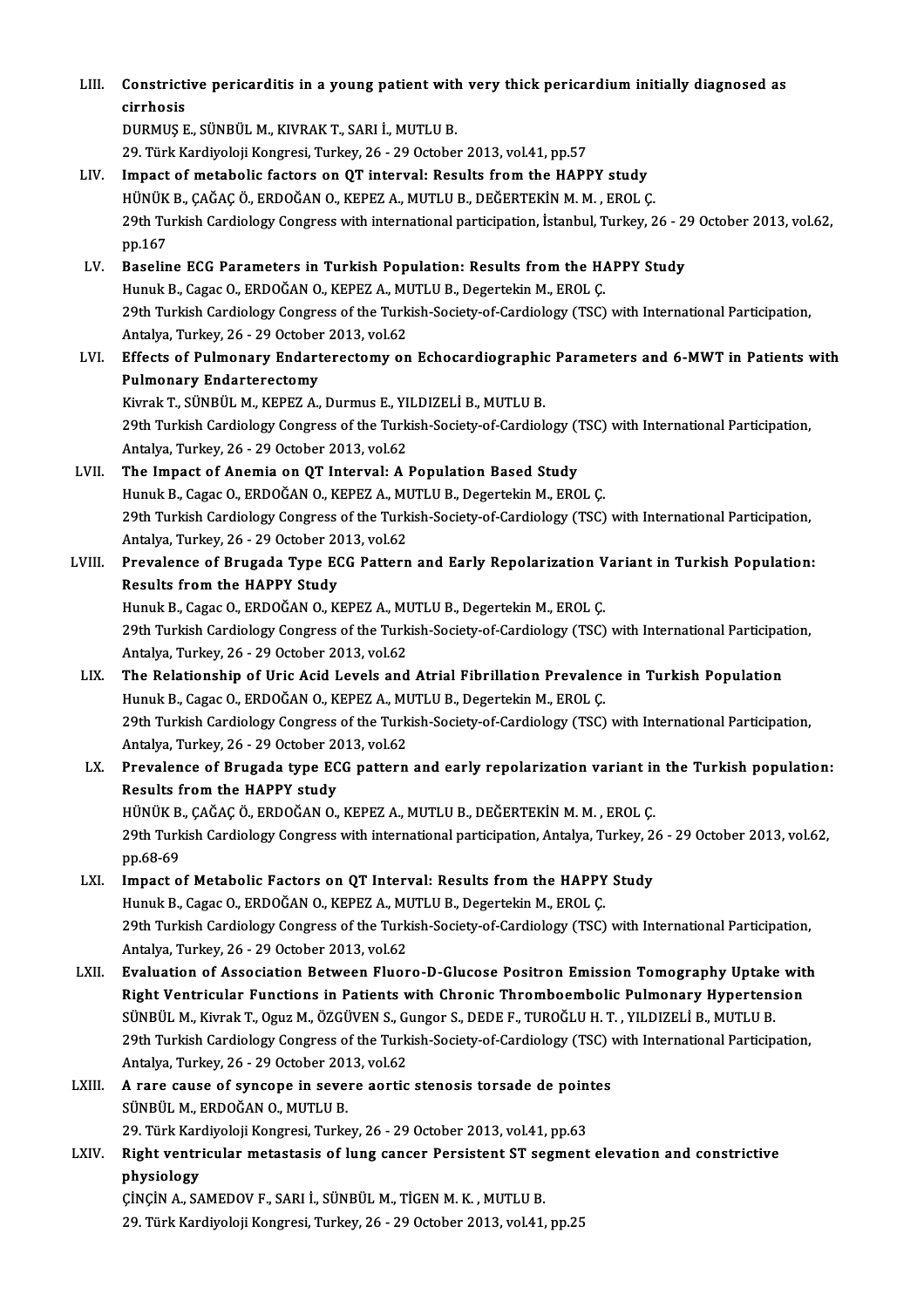| LXV.           | Utility of Speckle Tracking Echocardiography in Asymptomatic Mild to Moderate Aortic Stenosis at                                                                                           |
|----------------|--------------------------------------------------------------------------------------------------------------------------------------------------------------------------------------------|
|                | Rest and During Supine Bicycle Exercise Test                                                                                                                                               |
|                | SÜNBÜL M., Akhundova A., SARI İ., ERDOĞAN O., MUTLU B.                                                                                                                                     |
|                | 29th Turkish Cardiology Congress of the Turkish-Society-of-Cardiology (TSC) with International Participation,                                                                              |
|                | Antalya, Turkey, 26 - 29 October 2013, vol.62                                                                                                                                              |
| LXVI.          | Vitamin D Status and Clinical Severity in ST Segment Elevation Myocardial Infarction                                                                                                       |
|                | HÜNÜK B., ÇAĞAÇ Ö., ERDOĞU İ., ÖZTÜRK O., SÜNBÜL M., AKASLAN D., DURMUŞ E., KIVRAK T., MUTLU B.                                                                                            |
|                | 29. Türk Kardiyoloji Kongresi, Turkey, 26 - 29 October 2013, vol.62, pp.202                                                                                                                |
| LXVII.         | Successful treatment of myocardial bridge with alcohol septal ablation in hypertrophic obstructive                                                                                         |
|                | cardiomyopathy                                                                                                                                                                             |
|                | SÜNBÜL M., KEPEZ A., TİGEN M. K., ERDOĞAN O., MUTLU B.                                                                                                                                     |
|                | 29. Uluslararası Katılımlı Türk Kardiyoloji Kongresi, Antalya, Turkey, 26 - 29 October 2013, pp.41                                                                                         |
| LXVIII.        | Baseline ECG parameters in Turkish population: Results from the HAPPY study.<br>HÜNÜK B., ÇAĞAÇ Ö., ERDOĞAN O., KEPEZ A., MUTLU B., DEĞERTEKİN M. M., EROL Ç.                              |
|                | 29th Turkish Cardiology Congress with international participation, Antalya, Turkey, 26 - 29 September 2013,                                                                                |
|                | vol 62, pp 145-146                                                                                                                                                                         |
| LXIX.          | The relationship of uric acid levels and atrial fibrillation prevalence in Turkish population.                                                                                             |
|                | HÜNÜK B., ÇAĞAÇ Ö., ERDOĞAN O., KEPEZ A., MUTLU B., DEĞERTEKİN M. M. , EROL Ç.                                                                                                             |
|                | 29th Turkish Cardiology Congress with international participation, Antalya, Turkey, 26 - 29 September 2013,                                                                                |
|                | vol 62, pp 150                                                                                                                                                                             |
| LXX.           | Vitamin D status and clinical severity in ST segment elevation myocardial infarction                                                                                                       |
|                | ÇAĞAÇ Ö., ERDOGU İ., HÜNÜK B., ÖZTÜRK O., SÜNBÜL M., AKASLAN D., DURMUŞ E., MUTLU B.                                                                                                       |
|                | ESC Congress 2013, Amsterdam, Netherlands, 31 August - 04 September 2013, vol.34, pp.1025                                                                                                  |
| LXXI.          | Systemic Light Chain Amyloidosis Presenting With Rapid Progressive Heart Failure                                                                                                           |
|                | SÜNBÜL M., DURMUŞ E., KIVRAK T., BEŞİROĞLU F., GERİN F., SARI İ., MUTLU B., HÜNÜK B.                                                                                                       |
|                | ESC Congress 2013, Amsterdam, Netherlands, 31 August - 04 September 2013, vol.34, pp.1133                                                                                                  |
| LXXII.         | The association between the presence intensity of patent foramen ovale and the localization of                                                                                             |
|                | stroke                                                                                                                                                                                     |
|                | MİDİ İ., PEHLİVAN A., ÖZŞAHİN S., AFŞAR N., AKTAN S., SÜNBÜL M., MUTLU B., ÇİL O., YASMUT O., MERİÇ Ç., et al.                                                                             |
|                | 22. European Stroke Conference, London, Canada, 28 - 31 May 2013, pp.495                                                                                                                   |
| LXXIII.        | Parameters of in hospital mortality in pulmoner thromboendarderectomy performed in chronic                                                                                                 |
|                | thromboembolic pulmonary hypertension preliminary results of a single center experience                                                                                                    |
|                | KIVRAK T., HÜNÜK B., SÜNBÜL M., MUTLU B., YILDIZELİ B.                                                                                                                                     |
|                | ESC Heart Failure Congress 2013, Lizbon, Portugal, 25 - 28 May 2013, vol.12, pp.238                                                                                                        |
| LXXIV.         | Predictors of in hospital mortality in pulmonary thromboendarterectomy performed in chronic                                                                                                |
|                | thromboembolic pulmonary hypertension preliminary results of a single center experience                                                                                                    |
|                | KIVRAK T., HÜNÜK B., DURMUŞ E., ÇAĞAÇ Ö., SÜNBÜL M., YILDIZELİ B., MUTLU B.<br>9th International Congress of Update in Cardiology and Cardiovascular Surgery, 21 - 24 March 2013, vol.163, |
|                | pp 38                                                                                                                                                                                      |
| <b>LXXV</b>    | Endothelial dysfunction is an independent risk factor for stroke patients irrespective of presence of                                                                                      |
|                | patent foramen ovale                                                                                                                                                                       |
|                | SÜNBÜL M., KEPEZ A., DURMUŞ E., ÖZBEN SADIÇ B., MUTLU B.                                                                                                                                   |
|                | EURO ECHO 2012, Atina, Greece, 5 - 08 December 2012, vol.13, pp.155                                                                                                                        |
| LXXVI.         | Two dimensional strain and strain rate imaging of the right ventricle in chronic thromboembolic                                                                                            |
|                | pulmonary hypertension before and after pulmoner thromboendarterectomy                                                                                                                     |
|                | SÜNBÜL M., KEPEZ A., KIVRAK T., EROĞLU BÜYÜKÖNER A. E., ÖZBEN SADIÇ B., MUTLU B.                                                                                                           |
|                | 3rd World Heart Failure Congress, İstanbul, Turkey, 29 November - 02 December 2012, vol.30, pp.16                                                                                          |
| <b>LXXVII.</b> | Prevalence of Chronic Renal Failure in Heart Failure Patients from Turkey: Analysis from Happy                                                                                             |
|                | Cohort                                                                                                                                                                                     |
|                | KEPEZ A., MUTLU B., ÖZBEN SADIÇ B., Ergene O., KOZAN Ö., Eroglu E., Tokgozoglu L., Degertekin M., EROL Ç.                                                                                  |
|                | 3rd World Heart Failure Congress, İstanbul, Turkey, 29 November - 02 December 2012, vol.30, pp.5-6                                                                                         |
|                |                                                                                                                                                                                            |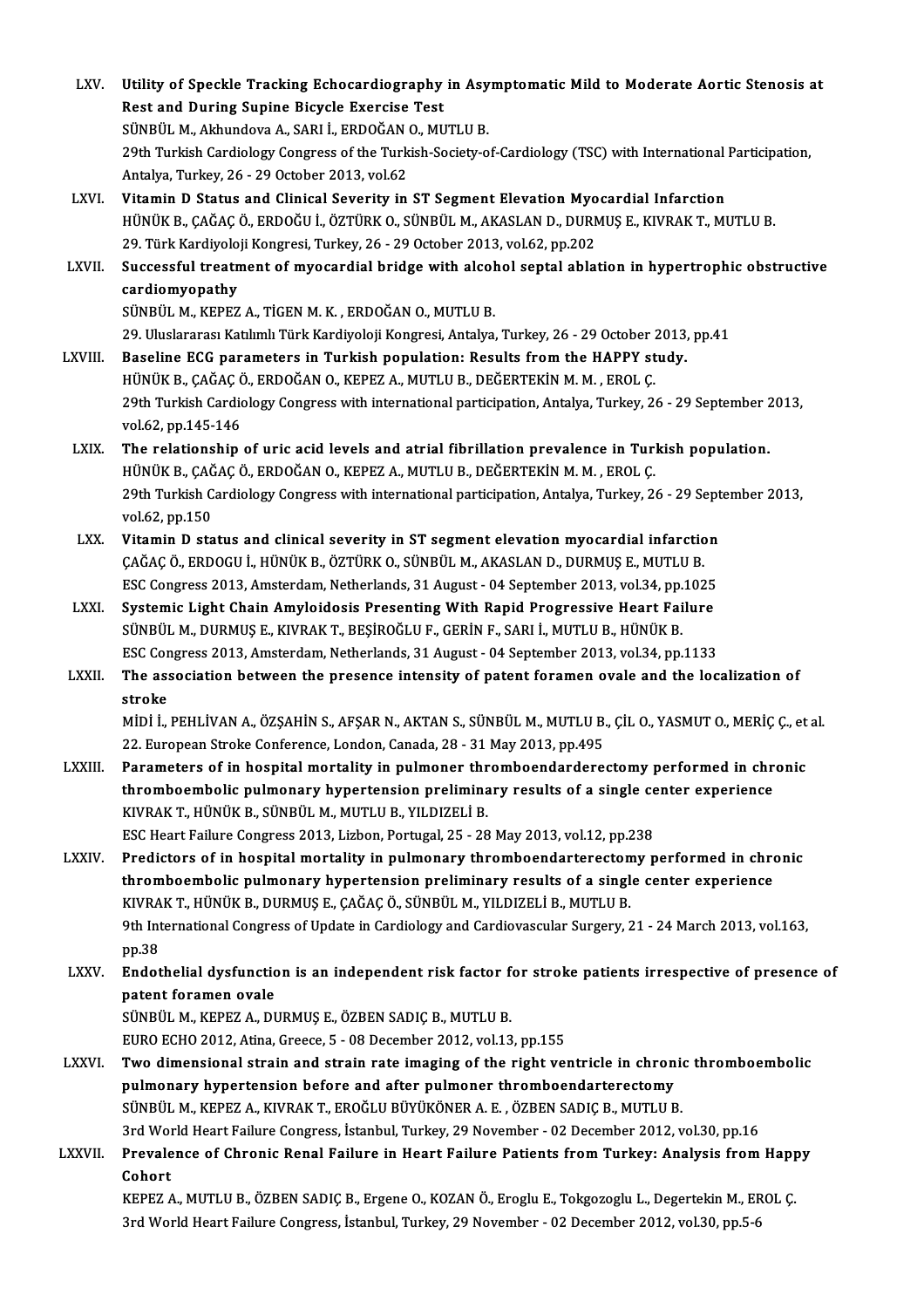| LXXVIII.        | Prevalence of Anemia in Heart Failure Patients from Turkey: Analysis from Happy Cohort                                      |
|-----------------|-----------------------------------------------------------------------------------------------------------------------------|
|                 | KEPEZ A., MUTLU B., ÖZBEN SADIÇ B., Ergene O., KOZAN Ö., Eroglu E., Tokgozoglu L., Ozveren O., EROL Ç.,<br>Degertekin M.    |
|                 | 3rd World Heart Failure Congress, İstanbul, Turkey, 29 November - 02 December 2012, vol.30, pp.6                            |
| <b>LXXIX</b>    | The Prevalence Atrial Fibrillation and its Association with Nt-Probnp Levels: Results from Heart                            |
|                 | Failure Prevalence and Predictors in Turkey (Happy) Study                                                                   |
|                 | Degertekin M., EROL Ç., MUTLU B., Eroglu E., Ozveren O., Ergene O., Tokgozoglu L., Kozan O.                                 |
|                 | 3rd World Heart Failure Congress, İstanbul, Turkey, 29 November - 02 December 2012, vol.30, pp.21                           |
| <b>LXXX</b>     | Left Ventricular Strain and Strain Rate by Two-Dimensional Speckle Tracking Echocardiography in                             |
|                 | Patients with Subclinical Hypothyroidism                                                                                    |
|                 | SÜNBÜL M., Kivrak T., Yildiz H., Durmus E., Kanar B., Ozben B., MUTLU B.                                                    |
|                 | 3rd World Heart Failure Congress, İstanbul, Turkey, 29 November - 02 December 2012, vol.30, pp.18                           |
| <b>LXXXI</b>    | Two-Dimensional Strain and Strain Rate Imaging of the Right Ventricle in Chronic Thromboembolic                             |
|                 | Pulmonary Hypertension Before and After Pulmonary Thromboendarterectomy                                                     |
|                 | SÜNBÜL M., KEPEZ A., Kivrak T., Eroglu E., ÖZBEN SADIÇ B., MUTLU B.                                                         |
|                 | 3rd World Heart Failure Congress, İstanbul, Turkey, 29 November - 02 December 2012, vol.30, pp.16                           |
| <b>LXXXII.</b>  | Two-Dimensional Strain and Strain Rate Imaging of the Left Ventricle in Chronic Thromboembolic                              |
|                 | Pulmonary Hypertension Before and After Pulmonary Thromboendarterectomy                                                     |
|                 | SÜNBÜL M., KEPEZ A., Kivrak T., Eroglu E., ÖZBEN SADIÇ B., MUTLU B.                                                         |
|                 | 3rd World Heart Failure Congress, İstanbul, Turkey, 29 November - 02 December 2012, vol.30, pp.15                           |
| <b>LXXXIII.</b> | Endotel disfonksiyonu patent foramen ovale olsun ya da olmasın serebrovasküler olay geçiren                                 |
|                 | hastalar için bağımsız bir risk faktörüdür                                                                                  |
|                 | SÜNBÜL M., KEPEZ A., DURMUŞ E., ÖZBEN SADIÇ B., MUTLU B.                                                                    |
|                 | 28. Ulusal Kardiyoloji Kongresi, Turkey, 11 - 14 October 2012, vol.40, pp.45                                                |
| <b>LXXXIV</b>   | Kronik tromboembolik pulmoner hipertansiyonda pulmoner tromboendarderektomi öncesi ve                                       |
|                 | sonrası sağ ventrikülün iki boyutlu strain ve strain rate görüntülemesi                                                     |
|                 | SÜNBÜL M., KEPEZ A., KIVRAK T., EROĞLU BÜYÜKÖNER A. E., ÖZBEN SADIÇ B., MUTLU B.                                            |
|                 | 28. Ulusal Kardiyoloji Kongresi, Turkey, 11 - 14 October 2012, vol.40, pp.48                                                |
| <b>LXXXV</b>    | Kronik tromboembolik pulmoner hipertansiyonda pulmoner tromboendarderektomi öncesi ve                                       |
|                 | sonrası sol ventrikülün iki boyutlu strain ve strain rate görüntülemesi                                                     |
|                 | SÜNBÜL M., KEPEZ A., KIVRAK T., EROĞLU BÜYÜKÖNER A. E., ÖZBEN SADIÇ B., MUTLU B.                                            |
|                 | 28. Ulusal Kardiyoloji Kongresi, Turkey, 11 - 14 October 2012, vol.40, pp.48                                                |
| <b>LXXXVI</b>   | Right ventricular strain and strain rate by 2D speckle tracking in chronic thromboembolic                                   |
|                 | pulmonary hypertension                                                                                                      |
|                 | SÜNBÜL M., KIVRAK T., KEPEZ A., YILDIZELİ B., MUTLU B.                                                                      |
|                 | ESC Heart Failure Congress 2012, Belgrade, Serbia And Montenegro, 19 - 22 May 2012, vol.11, pp.56                           |
| LXXXVII.        | Effects of pulmonary endarterectomy on right sided echocardiographic parameters and six minute                              |
|                 | walk test distances in patients with chronic thromboembolic pulmonary hypertension                                          |
|                 | KEPEZ A., KIVRAK T., SÜNBÜL M., EROĞLU BÜYÜKÖNER A. E., YILDIZELİ B., MUTLU B.                                              |
|                 | ESC Heart Failure Congress 2012, Belgrade, Serbia And Montenegro, 19 - 22 May 2012, vol.11, pp.273-274                      |
| LXXXVIII.       | The prevalence of patent foramen ovale in patients with cerebrovascular disease and endothelial                             |
|                 | functions                                                                                                                   |
|                 | SÜNBÜL M., ÖZBEN SADIÇ B., MUTLU B., KIVRAK T., AKASLAN D., SAMEDOV F., YEŞİLDAĞ O., AĞIRBAŞLI M. A.,<br><b>BAŞARAN A Y</b> |
|                 | 26. Ulusal Kardiyoloji Kongresi, Turkey, 21 - 24 October 2010, vol.38, pp.310                                               |
| LXXXIX.         | The prevalence of aortic atherosclerotic plaques in patients with cerebrovascular disease                                   |
|                 | HÜNÜK B., ÖZBEN SADIÇ B., MUTLU B., SÜNBÜL M., ABDULLATİF M., DURMUŞ E., ERDOĞAN O., CAYMAZ H. O.,                          |
|                 | BAŞARAN A.Y.                                                                                                                |
|                 | 26. Ulusal Kardiyoloji Kongresi, Turkey, 21 - 24 October 2010, vol.38, pp.319                                               |
|                 | XC. Konstrüktif perikardit ve restriktif kardiyomiyonatinin ayırıcı tanısında plazma NT proBNP ve C                         |

ngresi, rurkey, 21 - 24 october 2010, volloo, pp.317<br>ve restriktif kardiyomiyopatinin ayırıcı tanısında plazma NT pr Konstrüktif perikardit ve restriktif kardiyo<br>reaktif protein seviyelerinin tanısal önemi